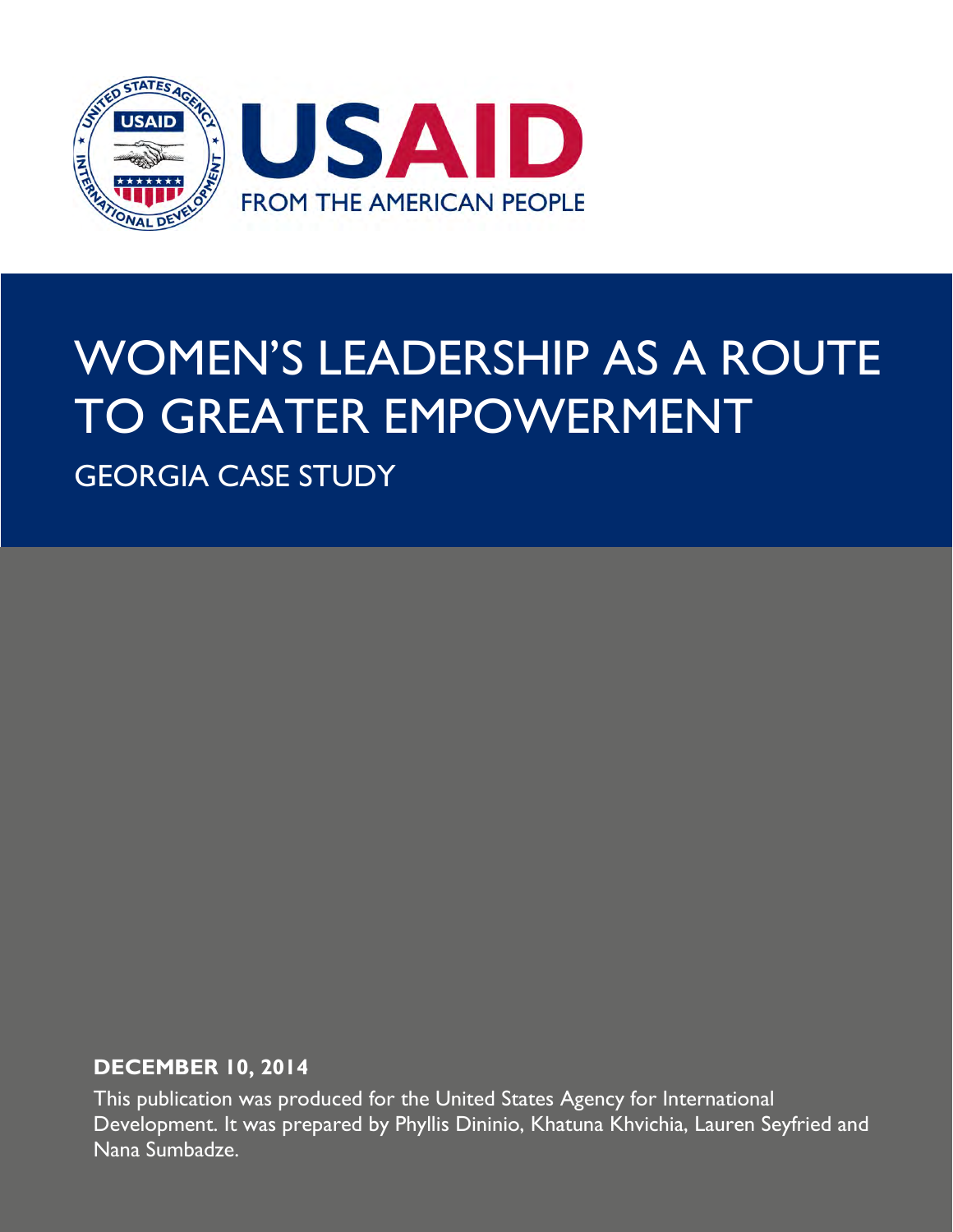# WOMEN'S LEADERSHIP AS A ROUTE TO GREATER EMPOWERMENT

GEORGIA CASE STUDY



Management Systems International Corporate Offices 200 12th Street, South Arlington, VA 22202 USA

Tel: + 1 703 979 7100

Contracted under IQC No: AID-OAA-I-10-00002, Task Order No. AID-OAA-TO-13-00046

#### **DISCLAIMER**

The author's views expressed in this publication do not necessarily reflect the views of the United States Agency for International Development or the United States Government.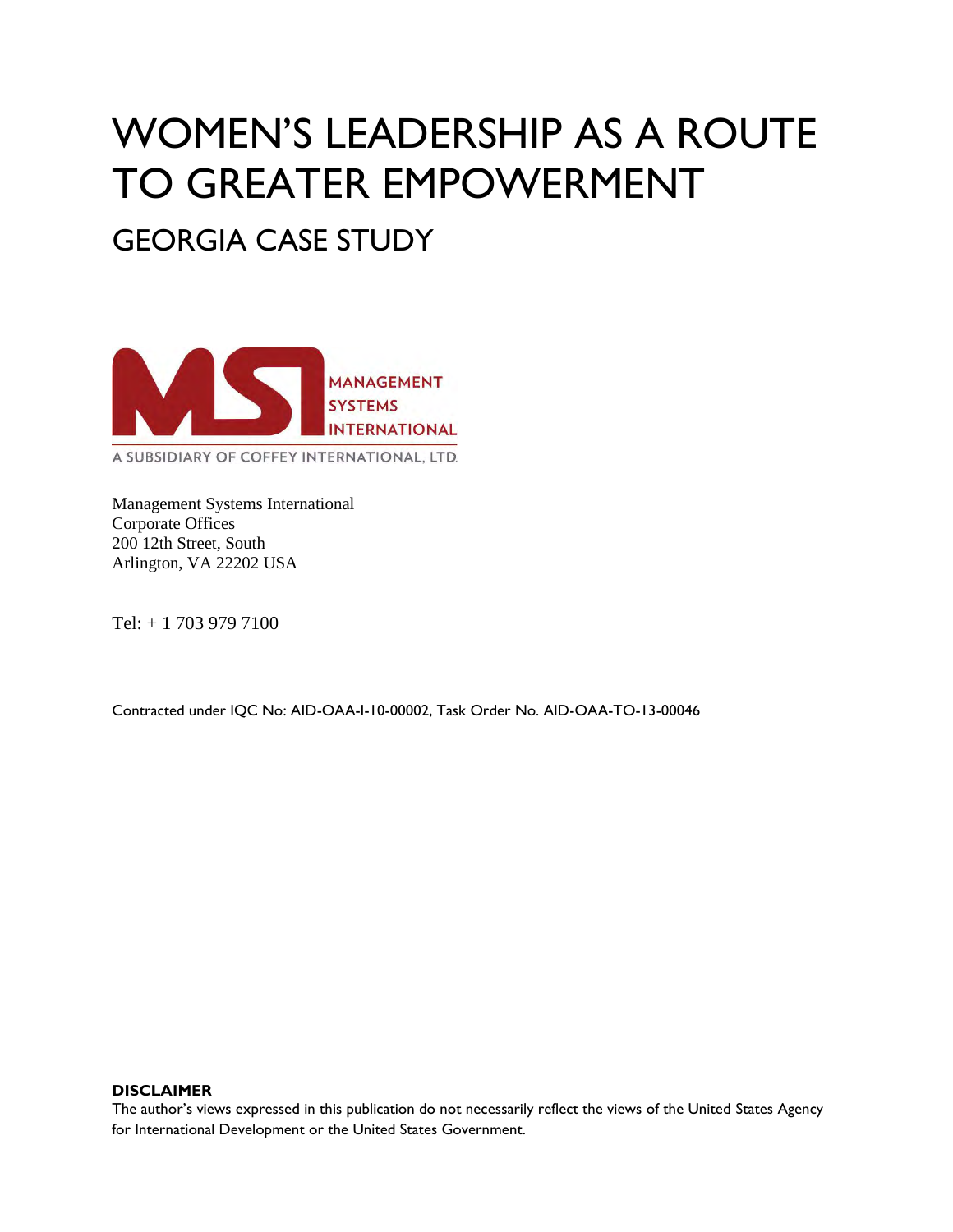# **TABLE OF CONTENTS**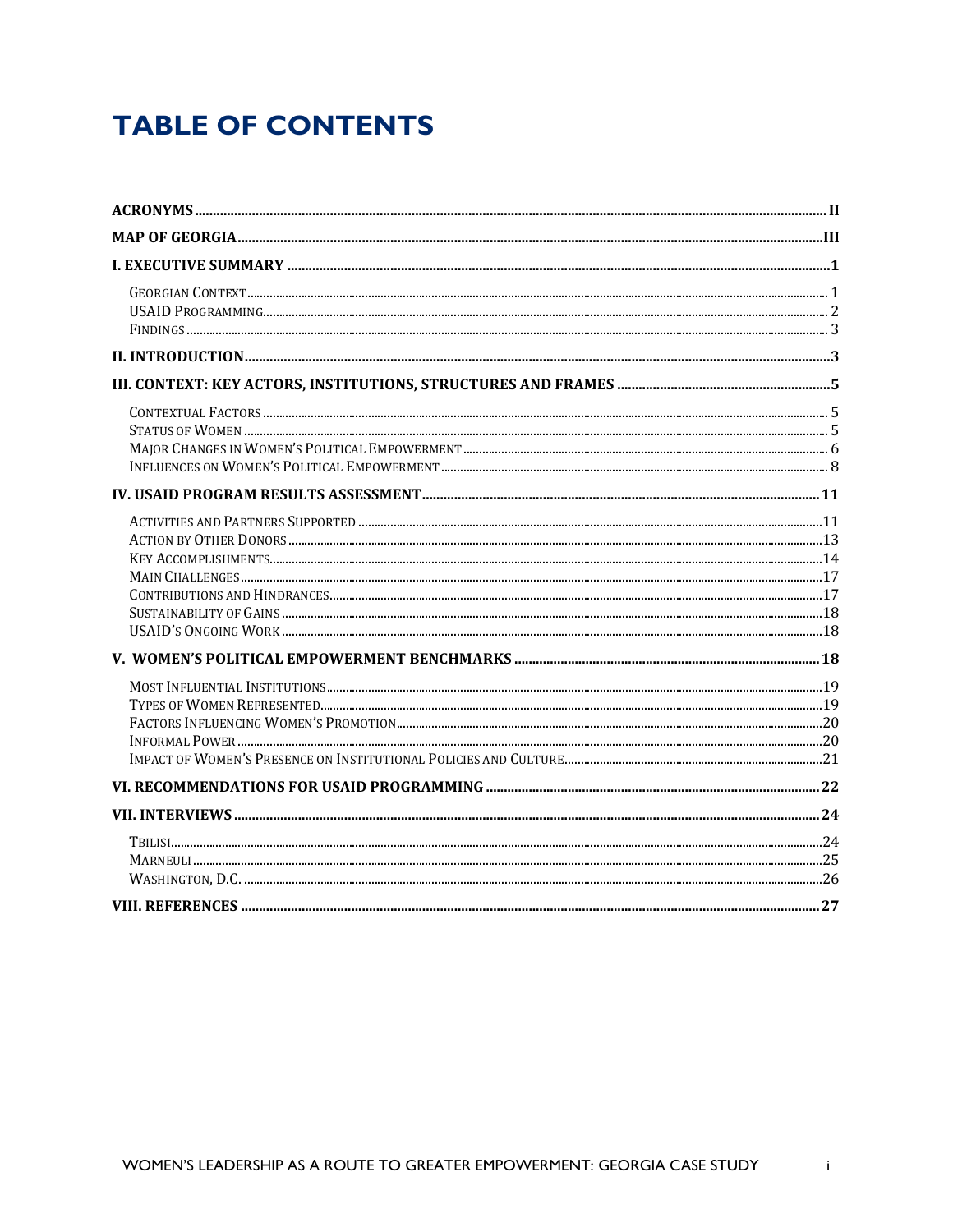# <span id="page-3-0"></span>**ACRONYMS**

| <b>CDM</b>   | Christian Democratic Movement                                              |
|--------------|----------------------------------------------------------------------------|
| <b>CEC</b>   | Central Election Commission                                                |
| <b>CEDAW</b> | Convention on the Elimination of all Forms of Discrimination Against Women |
| <b>CEPPS</b> | Consortium for Elections and Political Process Strengthening               |
| <b>COE</b>   | Council of Europe                                                          |
| <b>DCHA</b>  | Democracy, Conflict and Humanitarian Assistance                            |
| <b>DRG</b>   | Democracy, Human Rights, and Governance                                    |
| <b>EMC</b>   | Human Rights Education and Monitoring Center                               |
| EU           | European Union                                                             |
| <b>FWL</b>   | Future Women Leaders                                                       |
| <b>GEC</b>   | Gender Equality Council                                                    |
| <b>GEN</b>   | <b>Gender Equality Network</b>                                             |
| <b>GYLA</b>  | Georgian Young Lawyers Association                                         |
| <b>IFES</b>  | International Foundation for Electoral Systems                             |
| IRI          | International Republican Institute                                         |
| <b>JNGE</b>  | Journalists Network for Gender Equality                                    |
| <b>MSI</b>   | Management Systems International (MSI)                                     |
| NAP          | National Action Plan                                                       |
| <b>NIMD</b>  | Netherlands Institute for Multiparty Democracy                             |
| <b>NDI</b>   | National Democratic Institute                                              |
| NGO          | Nongovernmental organization                                               |
| <b>ODIHR</b> | Office for Democratic Institutions and Human Rights                        |
| <b>OSCE</b>  | Organization for Security and Cooperation in Europe                        |
| SIDA         | Swedish International Development Cooperation Agency                       |
| TIP          | Trafficking in Persons                                                     |
| ToT          | Training of Trainers                                                       |
| <b>UNDP</b>  | United Nations Development Program                                         |
| <b>UNM</b>   | United National Movement                                                   |
| <b>USAID</b> | United States Agency for International Development                         |
| <b>WDN</b>   | Women's Democracy Network                                                  |
| <b>WIC</b>   | Women's Information Center                                                 |
| WiP          | Women in Power (WiP)                                                       |
| WWW          | Win with Women                                                             |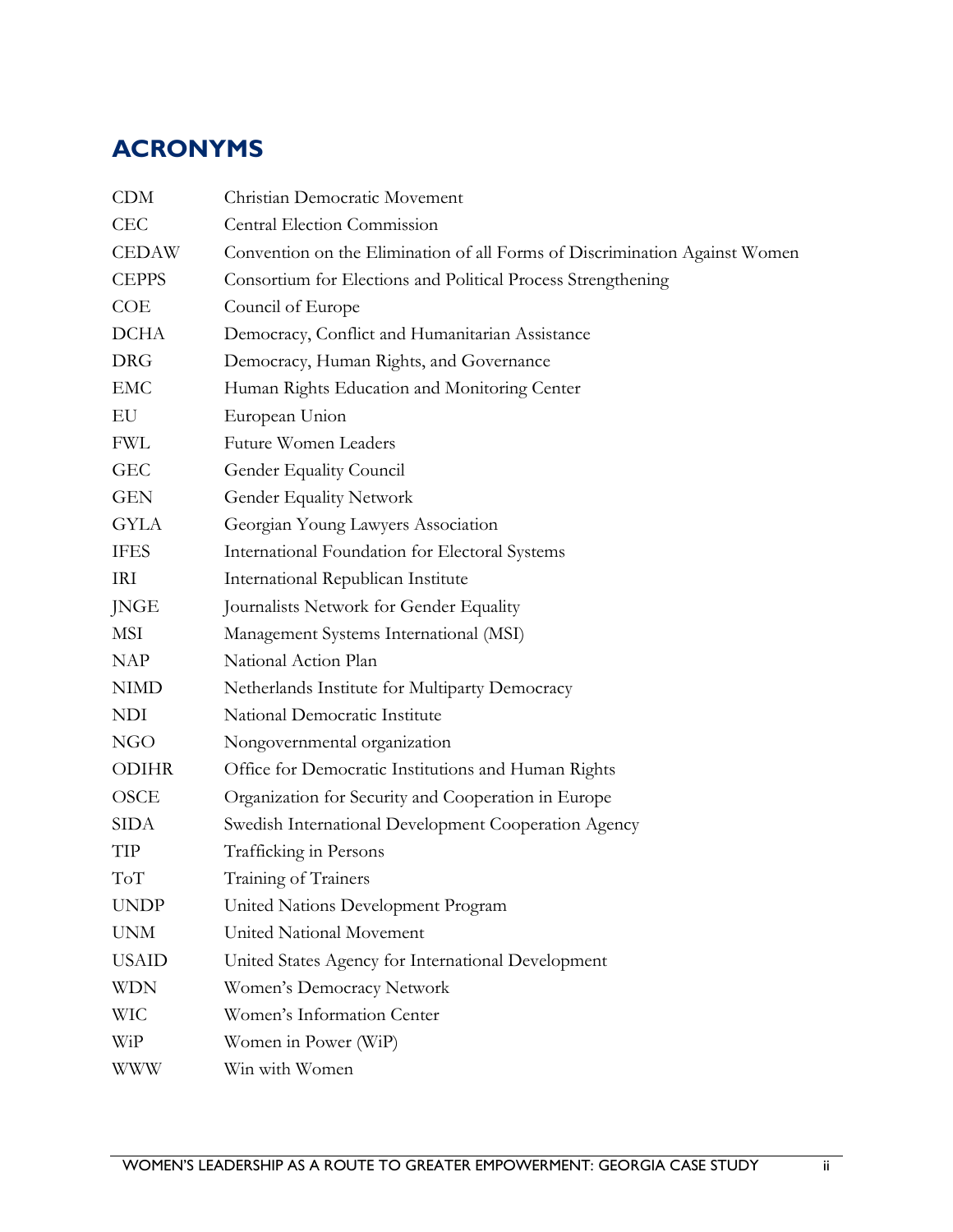## <span id="page-4-0"></span>**MAP OF GEORGIA**

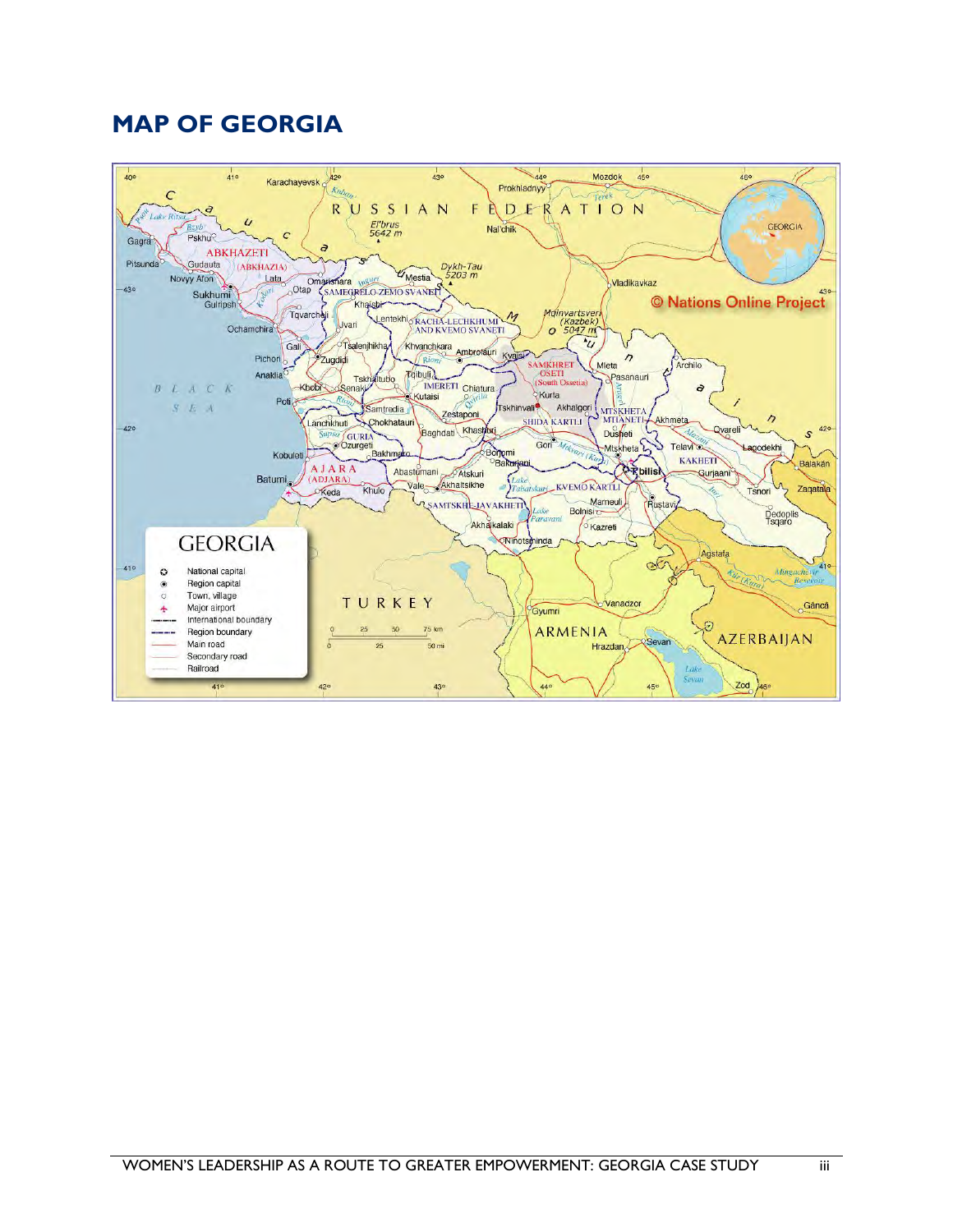# <span id="page-5-0"></span>**I. EXECUTIVE SUMMARY**

This case study examines the impact of three activities funded by USAID/Georgia to further USAID's understanding of women's political leadership and empowerment, and to identify the main challenges and lessons learned from the activities. The International Foundation for Electoral Systems (IFES), the National Democratic Institute (NDI) and the International Republican Institute (IRI) implemented the activities between 2012 and 2014. During two weeks in July 2014, a threeperson team conducted 36 meetings with staff at USAID/Georgia and the U.S. Embassy and individuals who participated in USAID-funded activities or could provide insight into the broader context in which these activities were implemented.

## <span id="page-5-1"></span>**Georgian Context**

 $\overline{a}$ 

The legislative framework in Georgia holds up the principle of gender equality, but many men and women retain traditional views on gender roles. In ethnic minority areas in the country's south and southwest, traditional gender roles are more pronounced. Women play a more subordinate role to men in these areas and their movement, association with others and points of view are often curtailed. In 2013, Georgia ranked 86 out of 136 countries in the 2013 Global Gender Gap Index, which examines the gap between men and women in four categories: economic participation and opportunity, educational attainment, health and survival, and political empowerment.<sup>1</sup> While Georgia ranked high on indicators of economic participation and opportunity (64), it ranked low on educational attainment (89) and political empowerment (97), and very low on health and survival (126) due to the low sex ratio at birth.

Yet the majority does not perceive gender inequality to be a problem hindering the country's development. Rather, officials and citizens regard the concern about gender equality, and women's political participation in particular, as imposed by the international community. Indeed, advocacy from the international community, donor support for women's NGOs, and Georgia's interest in joining the EU have been instrumental in spurring government action to advance gender equality and women's political participation. Notable advances have included passage of the Law on Gender Equality in 2010, development of a two-year National Action Plan (NAP) for Implementation of Gender Equality Policy since 2010 and adoption of a voluntary quota for women's participation in political party lists in 2011. The international community and local NGOs are advocating for the adoption of mandatory gender quotas.

Within the government, the Gender Equality Council (GEC) in Parliament has taken the lead on gender issues and women's political empowerment and has pushed forward relevant legislation and NAPs on gender equality. While the executive branch had contributed to these national action plans under the previous United National Movement (UNM) government, the new coalition Georgian Dream government has pursued the task with more initiative and purpose.

There are more than 200 nongovernmental organizations (NGOs) focused on gender or women's issues.<sup>2</sup> Many took root in the immediate post-Soviet period with donor funding, and a much smaller number are active. Women's NGOs have worked with the GEC in developing national action plans

<sup>&</sup>lt;sup>1</sup> The political empowerment figure represents the percentage of women in parliament, percentage of women at ministerial level, and years of a female head of state. See the World Economic Forum website at: http://reports.weforum.org/global-gender-gap-report-2013/#=

<sup>2</sup> "Georgia: Beijing +20 National Review of the Implementation of the Beijing Declaration and Platform for Action," May 2014.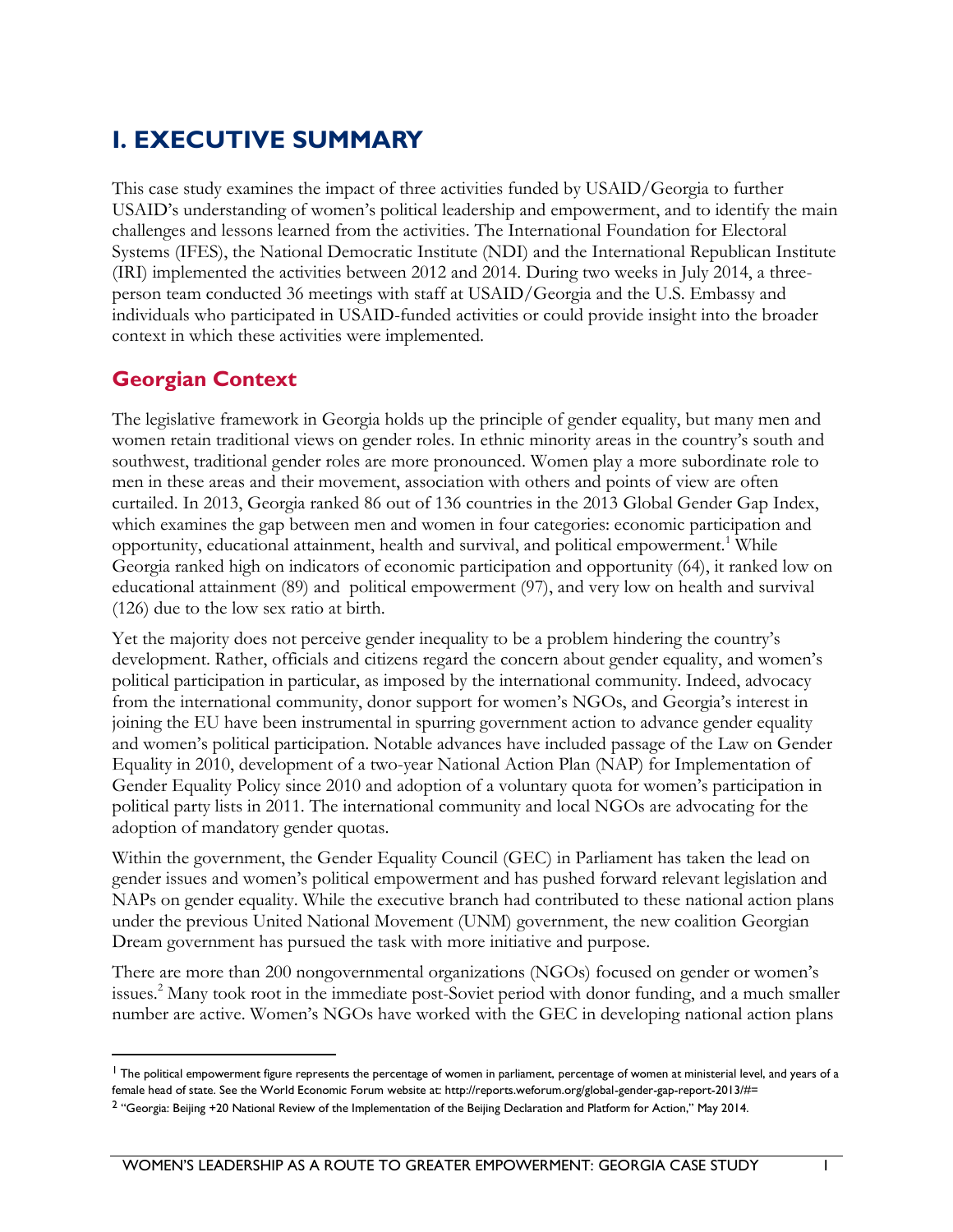and drafting legislation related to gender equality. Women's NGOs have tended not to work collaboratively and have not been able to advance a common platform.<sup>3</sup>

The dominance of men in Georgia's political parties has been an obstacle to women's political empowerment. The development of women's wings or women's chapter in political parties is an important avenue for weakening this dominance and many parties have now created them.

Obstacles to women's political empowerment include their relatively smaller financial resources and leisure time, a lack of affordable childcare and election-related violence. While the Georgian Orthodox Church supports more traditional views, globalization and cosmopolitanism promote a more egalitarian view of gender roles, more prevalent among the younger generation.

## <span id="page-6-0"></span>**USAID Programming**

Through its elections and political transitions programming, USAID aimed to further two goals regarding women's political empowerment: to increase the demand for women candidates by political parties and voters and to improve the campaign skills of women candidates. USAID support has fostered women's political empowerment through its regular programming with IFES, NDI and IRI during the 2010–2014 period, but a \$735,000 gender add-on provided significantly more resources for this work over a three-month period leading up to the 2012 parliamentary election.

The IFES program aimed to increase the demand for women candidates by addressing traditional stereotypes associated with women in politics. IFES supported information campaigns as well as development of the Gender Equality Network (GEN), which is a coalition of 35 NGOs, and a Journalists Network for Gender Equality. IFES provided training on gender for members of the Supreme Council of Autonomous Republic of Adjara and advocated their creation of a Gender Equality Commission to match the one in the Parliament.

NDI's program sought to improve female candidates' campaign skills and enhance their visibility. Prior to the 2012 election, NDI consulted with seven female majoritarian candidates, held workshops for campaign staff of female majoritarian candidates and organized majoritarian candidate debates that included female candidates. In 2010, 2012 and 2013, NDI held a Win with Women conference to discuss efforts undertaken by political parties to strengthen women's political participation. In each year of the four-year grant, NDI conducted its annual Future Women Leaders (FWL) program for female parliamentary staffers.

IRI's program goals were to improve the campaign skills of female candidates and strengthen women's leadership in political parties. Prior to the 2012 parliamentary elections, IRI ran a five-day Georgia Women's Campaign Academy with 14 female majoritarian candidates and top party-list candidates from various parties, and a three-day Women's Campaign Communications School for 18 female majoritarian and party-list candidates from four parties. Following the elections, IRI arranged mentoring for female elected officials. In 2013, IRI conducted a Women's Political Skills Development series; in 2014, the institute held a conference of elected women and candidates in the local elections and hosted another Campaign Academy for 29 female candidates from six parties. Prior to the gender add-on, IRI conducted women's trainings for two parties; in late 2012, IRI conducted strategic planning workshops for the women's organizations of four political parties. In 2013, IRI helped UNM establish a women's wing.

<sup>3</sup> Elisabeth Duban, *Gender Assessment USAID/Georgia*, DevTech Systems, Inc., 2010.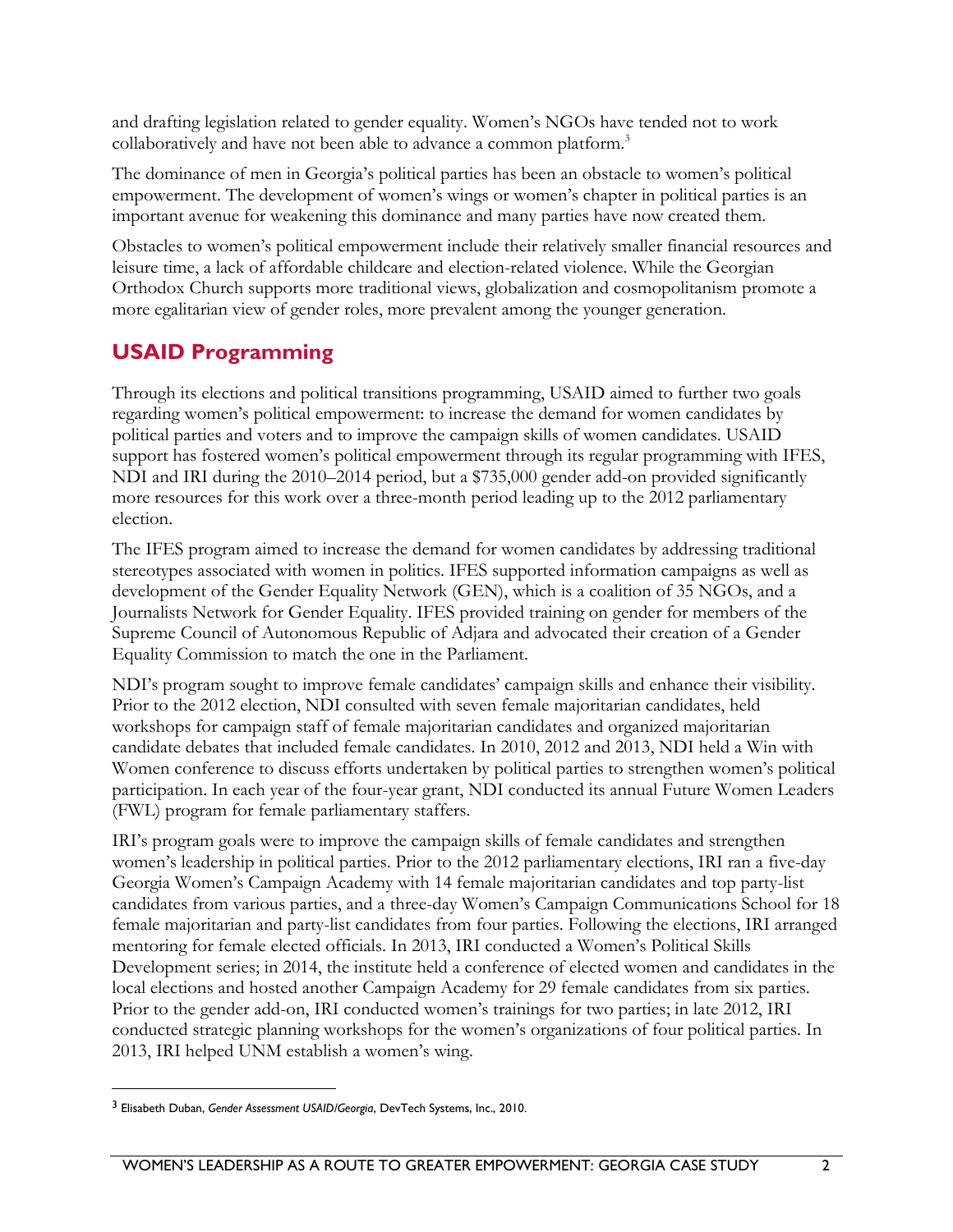These activities have helped change the landscape of women's political empowerment in Georgia. Two nationwide civil society networks now operate with some influence. The Supreme Council of the Autonomous Republic of Adjara has established a Gender Equality Commission to adopt policies and action plans on gender equality. More women are in elected office and have a stronger voice in political parties. The combined efforts of activists in the civil society networks, donors and partners in the political parties and government have raised the prospects of pushing the mandatory quota proposal prior to the 2016 parliamentary election.

## <span id="page-7-0"></span>**Findings**

- Given the low percentage of women in politics in Georgia, working on the electoral rules is necessary; addressing attitudes and training needs is not enough. Previous work on voluntary incentives and current interest in a mandatory quota are two ways of modifying rules.
- Strong international leadership, including U.S. diplomatic initiatives, is also important to advance women's political empowerment in this context. Coordination of donor activities and convening conferences and roundtables also strengthen the platform for international advocacy.
- Developing a strong domestic constituency in support of electoral reforms is a necessary complement to the international community's advocacy. Broadening the coalition to include more established human rights NGOs that have the respect of the Georgian government is another important contribution to the advocacy effort.
- Working with political parties on their candidate selection not just supporting women candidates who were selected — is an important programming goal.
- Trainings are critical for candidates, elected officials and party staff.
- Given different attitudes toward gender roles across the population, tailoring media messages to different ages and ethnic groups was identified as a best practice. Coordinating media outreach with related programs in civic education and school curricula is another way to have greater impact on gender stereotypes.
- Efforts to influence the electoral reform process, the skills of women activists and gender stereotypes are not short-term efforts and USAID needs to sustain work across these areas rather than starting work on them just a few months before an election. Like election and political transition work more broadly, best practices in women's political empowerment include consistent funding support and long-term strategic election planning.

# <span id="page-7-1"></span>**II. INTRODUCTION**

The Women in Power (WiP) project is a learning activity supported by the Center of Excellence on Democracy, Human Rights and Governance (DRG) in USAID's Bureau for Democracy, Conflict and Humanitarian Assistance (DCHA). Its goal is to further the agency's understanding of women's political leadership and empowerment, including the results of selected agency programs. In addition to mapping and assessing the agency's programming in this area, the project is piloting a new measure of women's leadership and political influence while providing recommendations for future programming and research.

This work is taking place in three phases spanning October 2013–December 2014: (1) documenting and examining a series of programs aimed at increasing women's political leadership and empowerment, (2) performing qualitative case studies taking a deeper look at the objectives and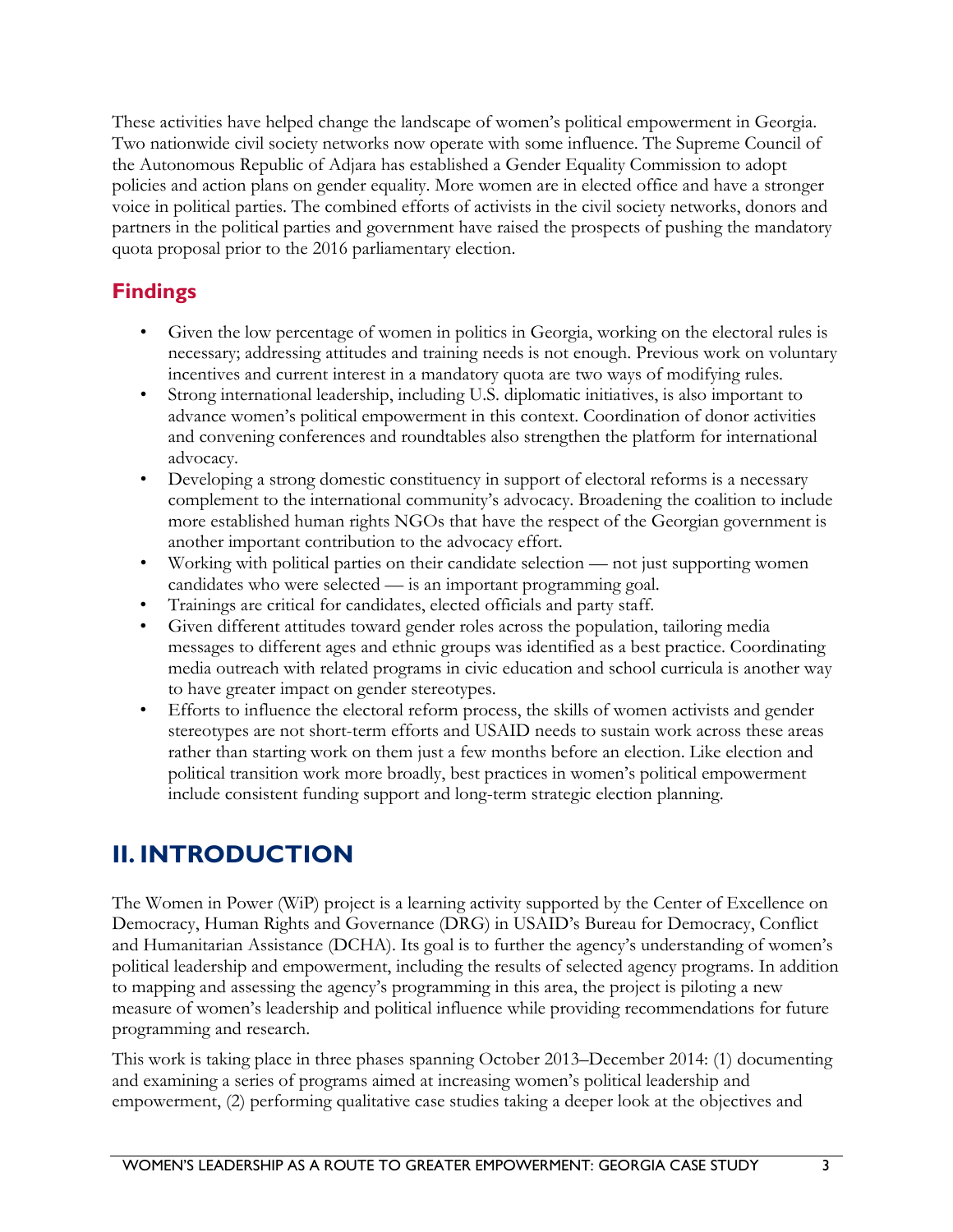achievements of select programs in five countries analyzed in the desktop review and (3) testing a new measure of women's leadership and power across all formal government sectors (executive, judicial, security and legislative) with data from at least 20 countries, including those examined in the five case studies.

Managed by a four-member DCHA/DRG team, this project is being implemented in partnership with Management Systems International (MSI), whose team includes three leading academic specialists on women's political empowerment. Building on the findings from all three phases, DCHA/DRG will convene a group of other leading international donors in November 2014 to share experiences and consider creating a coordinated global learning agenda around increasing women's political leadership and empowerment.

During phase one, the desktop study examined almost 100 activities in 39 countries dating back to 2008. Three activities in Georgia implemented by IFES, NDI and IRI between 2012 and 2014 formed a relatively successful and innovative country case. This report maps these three activities and their impact to help USAID better understand how these results were achieved, as well as to identify the main challenges and lessons learned from the activity by USAID, implementers, local partners and beneficiaries.

The case study team in Georgia included Phyllis Dininio, a political scientist with Management Systems International; Nana Sumbadze, a Georgian specialist on gender issues; and Lauren Seyfried, a USAID staff member working in the DRG Center. Thirty-six meetings were held: four with staff at USAID/Georgia and the U.S. Embassy, and 32 with individuals who participated in USAIDfunded activities or could provide insight into the broader context in which these activities were implemented. Interviewees included IFES, NDI and IRI staff; female members of Parliament; women's groups and other officials in the political parties; parliamentary staff; central election commission staff; an official from the prime minister's office; a deputy minister; a judge; civil society organizations; journalists; academics; and other donors.

The topics discussed during the interviews included:

- Results achieved by the activity, from the perspective of the donor, implementer, beneficiaries and other stakeholders;
- The USAID program's contributions to increasing women's descriptive representation and leadership opportunities;
- The meaning of women's political presence and access to real centers of power; and
- Whether there were missed opportunities or other types of interventions that USAID should consider in the area of women's political empowerment.

A second fieldwork objective was to collect data on the extent to which women have gained top leadership positions in government, beyond elected women legislators, for phase three of the larger study.

The report uses a question and answer format to explore these dynamics.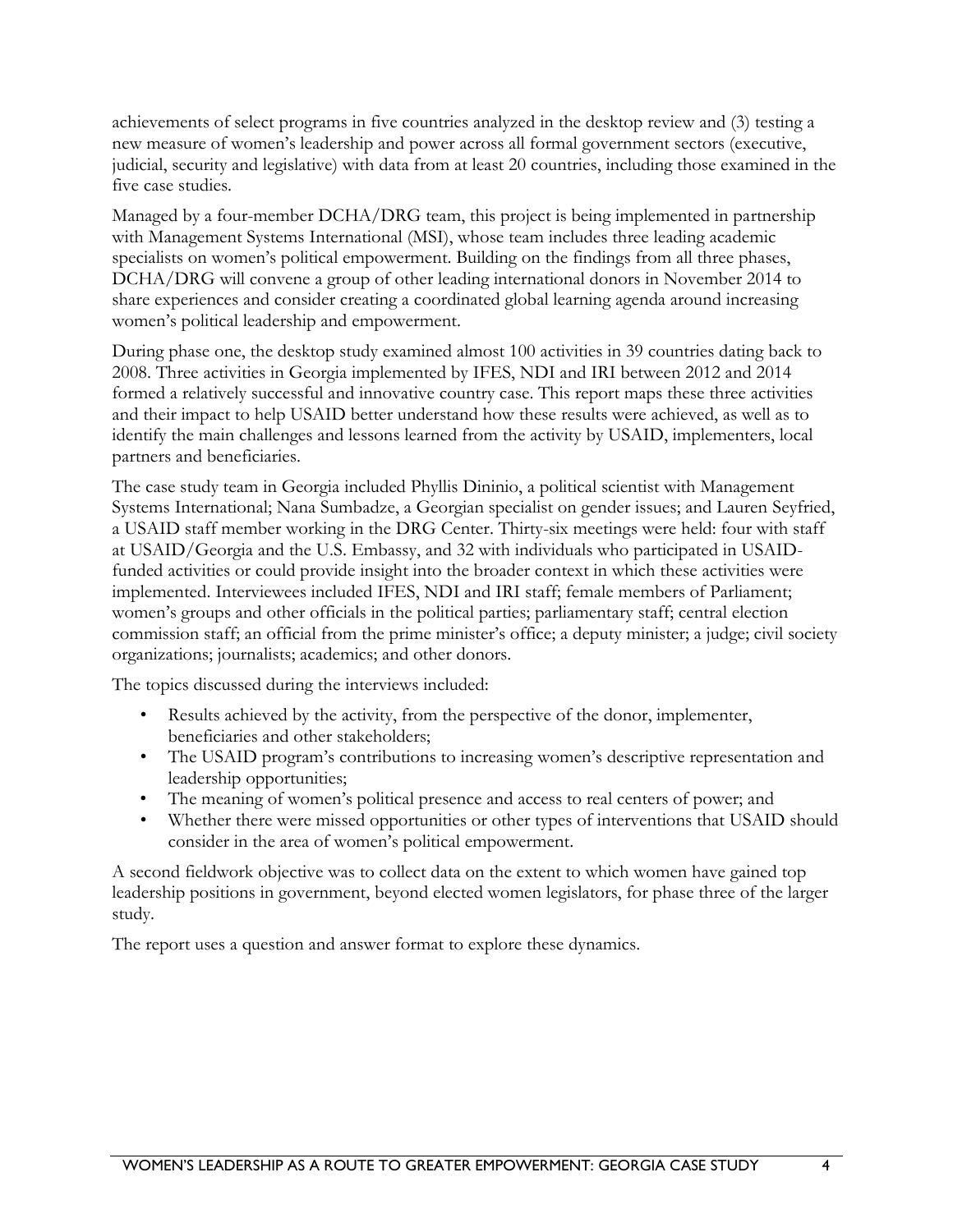# <span id="page-9-0"></span>**III. CONTEXT: KEY ACTORS, INSTITUTIONS, STRUCTURES AND FRAMES**

## <span id="page-9-1"></span>**Contextual Factors**

#### What contextual factors influence women's political empowerment in Georgia?

As a post-Soviet state, Georgia has a mixed legacy of gender equality. The communist period held equality as a pillar of social relations and realized women's educational achievement, workforce participation and representation in public office. However, women often worked in lower-paying professions such as teaching, nursing and the arts and women's political representation was mostly of a token character and was not linked with real power. At home, women still had primary responsibility for domestic work and childcare, while men were responsible for supporting the family financially and women were expected to defer to their husbands. During the transition from communism, economic upheaval and conflict left thousands of men and women unemployed, but women were more flexible and willing to take jobs that did not match their educational training. Many women became breadwinners, challenging traditional gender roles. At the same time, the tumultuous move toward democracy spurred women's participation in street demonstrations and other forms of protest, but members of the political factions that formed to defend their interests and compete for power were primarily men.

Today, the legislative framework holds up the principle of gender equality, but many men and women retain traditional views on gender roles. A recent study of public perceptions on gender equality concludes: "Georgia is still a masculine, patriarchal country where men occupy a dominant position."<sup>4</sup> The study found that 72 percent (66 percent of women, 80 percent of men) believe that supporting the family financially is a man's duty and taking care of the house and family is a woman's duty, and 63 percent (56 percent of women, 72 percent of men) believe that a good wife obeys her husband even if she disagrees with him.

In ethnic minority areas in the country's south and southwest, traditional gender roles are more pronounced.<sup>5</sup> Women are more subordinate in these areas and their movement, association with others and points of view are often curtailed. In some communities, women are not allowed to work and teenage or forced marriages are common. Women's subordination to men is strongest among the Muslim Azeri population, followed by the Christian Armenian population in Georgia.

## <span id="page-9-2"></span>**Status of Women**

 $\overline{a}$ 

In 2013, Georgia ranked 86 out of 136 countries in the 2013 Global Gender Gap Index. This index examines the gap between men and women in four categories: economic participation and opportunity, educational attainment, health and survival, and political empowerment.<sup>6</sup> While Georgia ranked high on indicators of economic participation and opportunity (64th), it ranked low on educational attainment (89th) and political empowerment (97th), and very low on health and

<sup>4</sup> "Public Perceptions on Gender Equality in Politics and Business," UNDP Georgia, 2013, 4.

<sup>5</sup> See, for example, Nana Sumbadze's "Looking Back and Looking Forward at Gender Equality: Georgia Country Case Study for World Bank," Institute for Policy Studies 2011.

<sup>6</sup> The political empowerment figure represents the percentages of women in Parliament and at the ministerial level, and years of a female head of state. See the World Economic Forum website at: http://reports.weforum.org/global-gender-gap-report-2013/#=.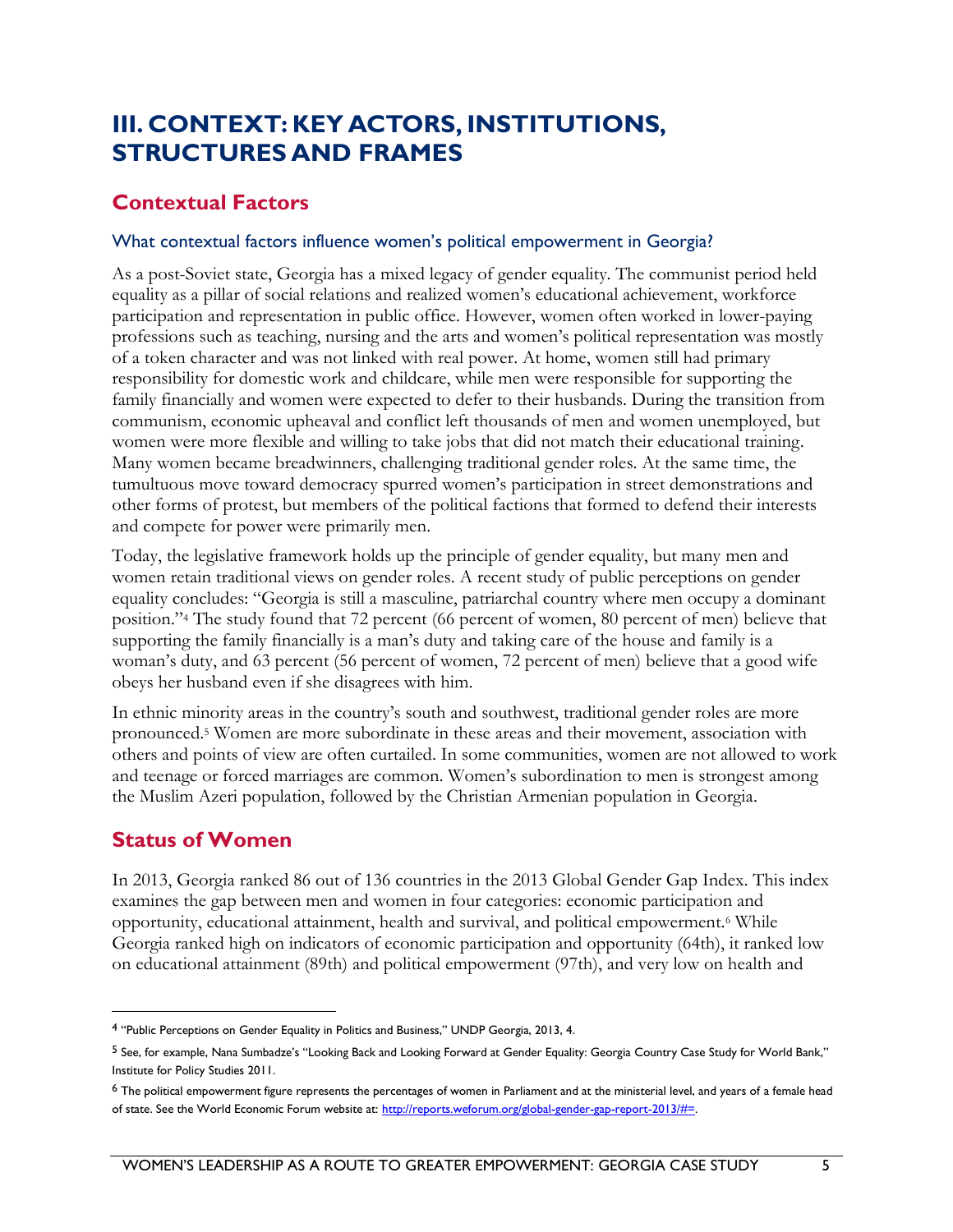survival (126th), due to the low sex ratio at birth. Women's representation in Parliament is just 11 percent,<sup>7</sup> lagging behind the 22 percent worldwide average,<sup>8</sup> although this shows an increase from 5 percent in 2008. The percentage of women in executive branch leadership positions is also low, but slightly higher: women ministers comprise 16 percent (three of 19). In the judicial branch, the percentage of women in the Grand Chamber is 21 percent (three of 14); in the Constitutional Court, it is 33 percent (three of nine). $\degree$ 

Attitudes partly explain the low rate of women's participation in politics. In a 2013 survey by the United Nations Development Program (UNDP), more than half of respondents agreed that politics is more appropriate for men and men are better political leaders than women.<sup>10</sup> In another survey, 47 percent of respondents said they preferred a male candidate, all other things being equal, while only 4 percent preferred a female candidate and 48 percent had no preference.<sup>11</sup> The factors contributing to these attitudes include: the perception that women are weaker and not able to tolerate the pressure of a political job; the difficulty of women carrying out domestic obligations in addition to political work; and the dirty and rough aspect of politics. Yet half of interviewees agreed that the country would benefit from more women in politics.<sup>12</sup>

## <span id="page-10-0"></span>**Major Changes in Women's Political Empowerment**

#### Historic political influences

In its transition to statehood, Georgia embraced gender equality in its founding documents and international treaties. The 1995 Constitution of Georgia upholds the principle of equal rights for men and women and the country became a signatory of the Convention on the Elimination of all Forms of Discrimination against Women (CEDAW) in 1994 and joined the Beijing Declaration and Platform for Action in 1995.

Most Georgians regard such measures as sufficient to support gender equality.<sup>13</sup> The majority do not perceive gender inequality to hinder the country's development, especially in comparison to pressing economic hardships. Rather, officials and citizens regard the concern about gender equality, and women's political participation in particular, as imposed by the international community.

Intensive advocacy from the international community, donor support for women's NGOs, and Georgia's interest in joining the European Union have spurred adoption of several measures to advance gender equality and women's political participation in recent years. In 2010, Parliament adopted the Law on Gender Equality, which includes provisions to improve women's security, political participation and equality in the labor market. It also gives the Gender Equality Council in Parliament a permanent mandate to monitor implementation of national action plans on gender equality. The next year, Parliament adopted a voluntary quota for women's participation in political

 $7$  While women won 18 out of 150, or 12 percent, of the seats in the 2012 parliamentary election, two were appointed to the government (minister for foreign affairs and minister for justice) and had to relinquish their seats. One was replaced by a woman and the other by a man, so there are now 17 women in Parliament (11 percent).

<sup>8</sup> Inter-Parliamentary Union available at http://www.ipu.org/wmn-e/world.htm.

<sup>9</sup> Melanie Hughes, et al. Report on Diamond Model Data, USAID (forthcoming).

<sup>&</sup>lt;sup>10</sup> "Public Perceptions on Gender Equality in Politics and Business," UNDP Georgia, 2013.

<sup>&</sup>lt;sup>11</sup> IRI public opinion poll conducted March–April 2012, cited in Amendment of the Political Party Strengthening in Georgia, Parliamentary Elections Gender component, IRI, 2012.

<sup>&</sup>lt;sup>12</sup> "Public Perceptions on Gender Equality in Politics and Business," UNDP Georgia, 2013.

<sup>13</sup> Interviews conducted for this case study, July 2014.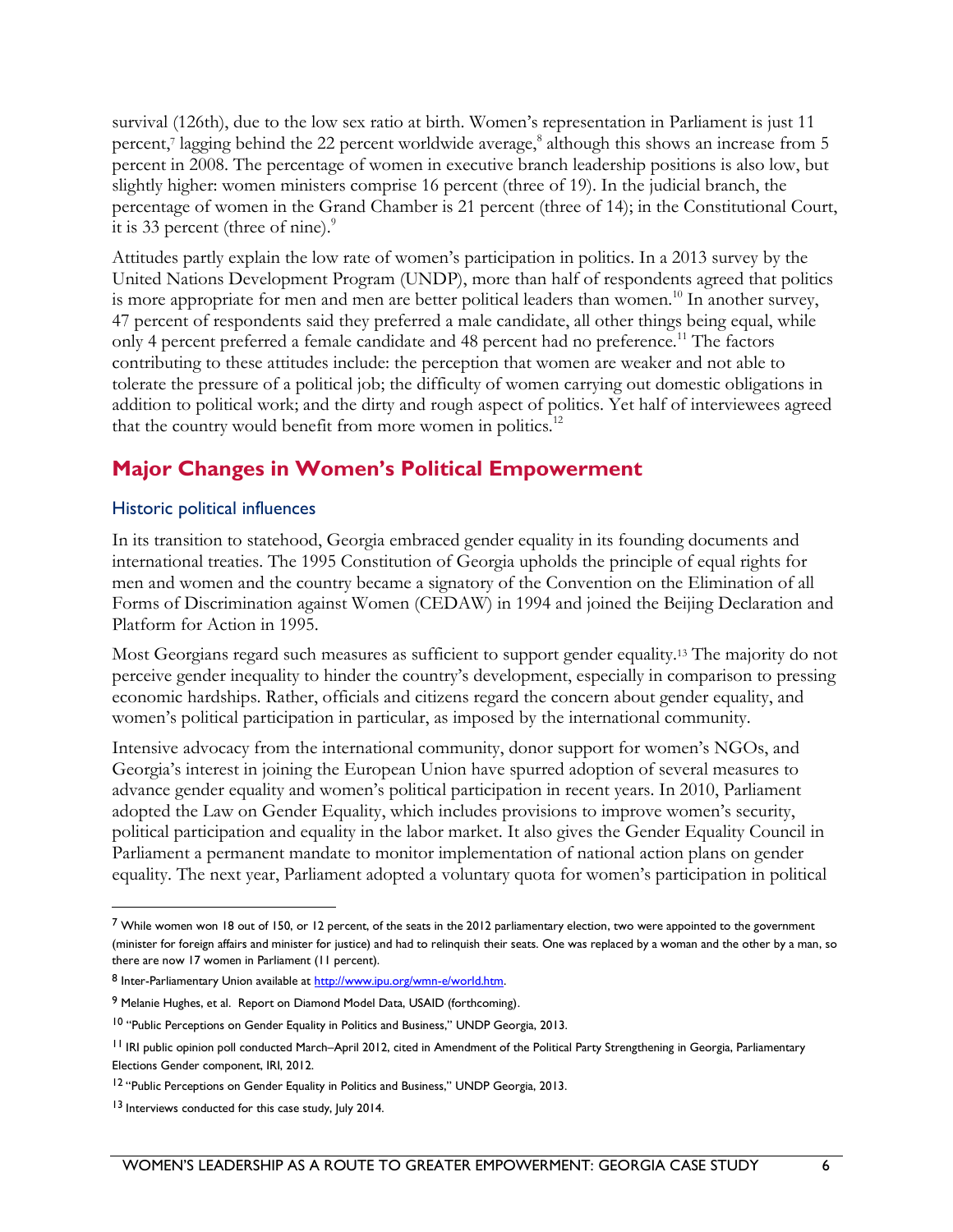party lists. Only two political parties (Christian Democratic Movement (CDM) and New Rights) met the requirement of at least two women in every ten candidates on the party list in the 2012 parliamentary elections, but they did not win any seats in Parliament. Still, the percentage of women in Parliament increased from 5 percent in the 2008 election to 12 percent in the 2012 election.<sup>14</sup>

In 2013, Parliament increased the additional funding incentive from 10 percent to 30 percent for including at least three women in every ten candidates on the party list. The voluntary incentive for placing women on party lists has had some effect in the 2014 local elections. Compared to the 2010 local elections, the percentage of female majoritarian candidates increased from 11 percent to 15 percent and female party list candidates increased from 20 percent to 30 percent. The resulting percentage of women elected to local councils showed a less impressive gain, but still increased from 10 percent to 12 percent, although the percentage in ethnic minority regions in 2014 was under 7 percent. All major parties took advantage of the incentive except the Georgian Dream coalition,<sup>15</sup> which said it was too difficult to engineer in addition to its formula for allocating seats among six constituent parties. Given the small impact that voluntary incentives had on women's participation in the 2012 and 2014 elections, women's NGOs, donors and women activists in political parties intend to push for mandatory quotas prior to the 2016 parliamentary elections.

The government has elaborated a two-year National Action Plan (NAP) for Implementation of Gender Equality Policy since 2010. While the first two NAPs were more declarative, the plan for 2014–2016 is more prescriptive, laying out the goal, objectives, activities, indicators, responsible actors, time period and sources of funding for each of eight areas (further description will follow).

#### Political empowerment and other issues

Women's political empowerment is one of several issues related to gender equality in Georgia. Many see domestic violence and trafficking in persons (TIP) as the most pressing concerns for women, and the Gender Equality Council proposed legislation to tackle these issues: the Law of Georgia on Prevention of Domestic Violence, Protection and Assistance of Victims of Domestic Violence and the Law on Combating Trafficking in Human Beings. After their passage in 2006, the government developed corresponding national action plans and the State Fund for Protection and Assistance of Victims of Human Trafficking, which in 2009 expanded its mandate to assist domestic violence victims. In response to more than a dozen murders of women by their husbands, former husbands or partners since the beginning of 2014, a number of NGOs have suggested a link between women's political participation and domestic violence. In June 2014, they urged Parliament to support gender quotas and exercise zero tolerance of violence against women.<sup>16</sup> The government has also endorsed the U.N. Security Council Resolution 1325 on Women, Peace and Security for increasing women's role in peacebuilding and conflict transformation, and has developed a national action plan to implement the resolution. Women's economic equality, women's health and social protection and childcare services are other issues that the government, donors and women's NGOs are addressing as part of gender equality. Some note a direct link between women's political and economic empowerment, given that it is difficult for women to run for office without financial resources.

<sup>14</sup> Inter-Parliamentary Union available at http://www.ipu.org/wmn-e/world.htm.

<sup>&</sup>lt;sup>15</sup> The Georgian Dream coalition includes the following six parties: Georgian Dream, Republican Party, Free Democrats, Conservative Party, Industrials and National Forum.

<sup>16</sup> [http://www.ginsc.net/home.php?option=article&id=29625&lang=ge#.U\\_XI1fmSygY](http://www.ginsc.net/home.php?option=article&id=29625&lang=ge%23.U_XI1fmSygY)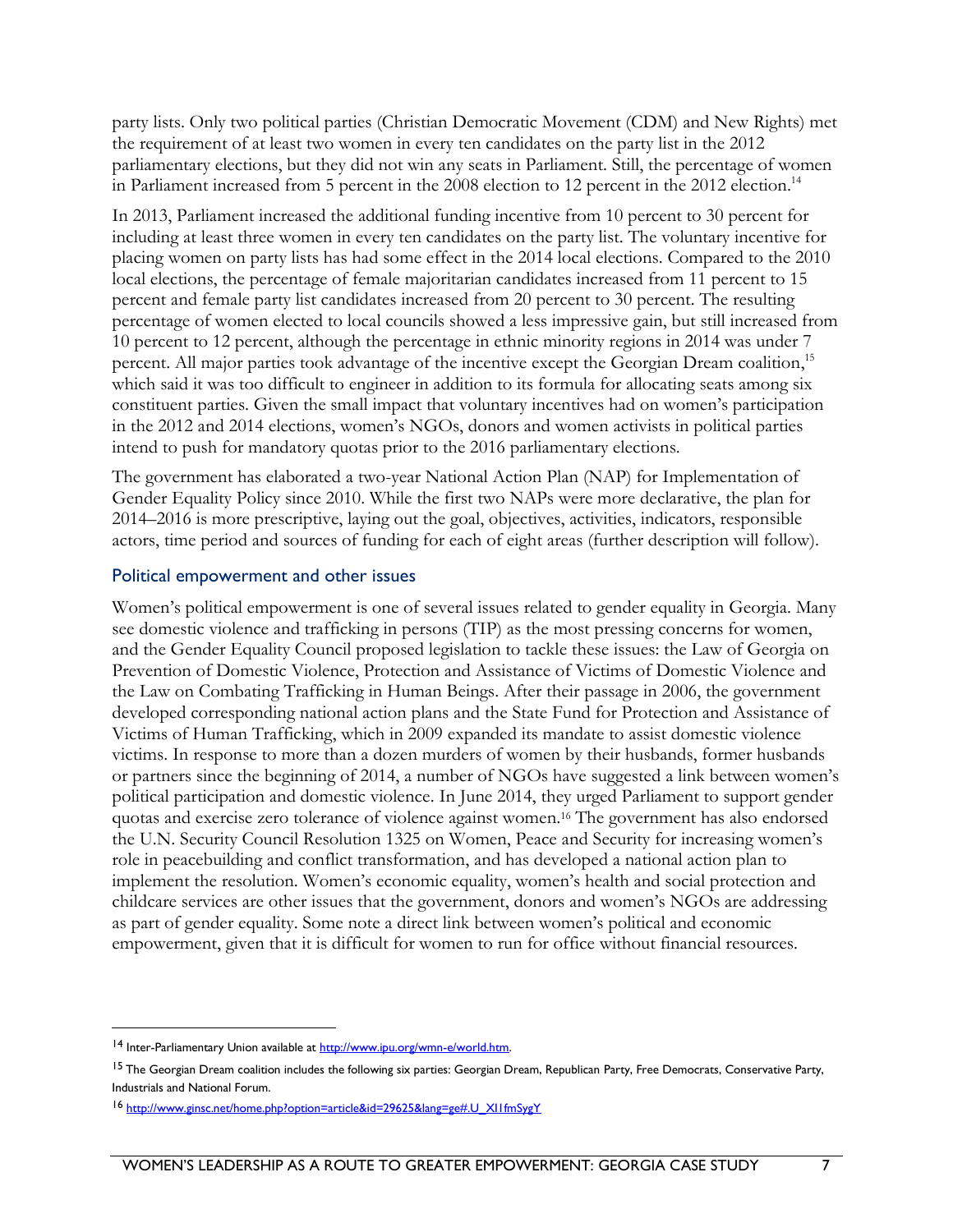## <span id="page-12-0"></span>**Influences on Women's Political Empowerment**

#### Main drivers of change

The international community and women's NGOs have been the main drivers of change in women's political empowerment. With a broad gender mandate, a gender thematic group chaired by UN Women convenes quarterly meetings of mostly donors and international organizations to share information and coordinate activities. At an October 2012 retreat, the group agreed to advocate jointly for the establishment of the Gender Equality Interagency Commission under the prime minister's office, as well as institutional strengthening of the Gender Equality Council already established in Parliament.

With a more specific mandate on women's political empowerment, NDI chairs a task force on women's participation that brings together local and international NGOs, donors, representatives of selected state agencies and political parties to help generate shared positions. The task force meets as often as once or twice a week prior to an election. Established in February 2014 with funding from the Swedish International Development Cooperation Agency (SIDA), the task force is now the primary forum for joint advocacy and strategizing for improved political participation by women in Georgia. With 2016 parliamentary elections upcoming, the task force is advocating for the adoption of mandatory quotas.

In addition, the prime minister, U.N. resident coordinator, EU representative, U.S. ambassador and Swedish ambassador have begun meeting annually to discuss key policy issues. At the first retreat in December 2012, the foreign leaders advocated establishment of a gender adviser in the executive branch, and the prime minister agreed to it.

While the international community has advocated for voluntary gender quotas in political parties in the past, many advocate for mandatory gender quotas prior to the 2016 parliamentary elections. NDI's Task Force on Women's Participation has recently agreed to support them, and Georgia's CEDAW review committee in July 2014 recommended adopting mandatory gender quotas and increasing the staff to support the Gender Equality Council.

More than 200 NGOs focus on gender or women's issues.<sup>17</sup> Many took root in the immediate post-Soviet period with donor funding; and a much smaller number are now active. Women's NGOs have worked with the Gender Equality Council to develop national action plans and draft legislation related to gender equality. In 2006, women's NGOs collected 30,000 signatures in favor of mandatory quotas, but the proposition was not even discussed in Parliament, as it had no political support at that time. While many in the last decade have joined coalitions and networks such as the coalition For Women's Political Engagement, the Unity of Women for Peace and the Anti-Violence Network of Georgia, women's NGOs have tended not to work collaboratively and have not been able to advance a common platform.<sup>18</sup> NGOs focused on women's political empowerment are starting to work more with established NGOs that have the respect of government, namely the Georgian Young Lawyers Association, Transparency International – Georgia and the International Society for Fair Elections and Democracy. Beyond these, a number of NGOs that do not specifically focus on gender or women's issues do recognize the issue of gender equality in their work, such as Article 42, Public Movement Multinational Georgia and Georgian Foundation for Strategic and International Studies.

 $\overline{a}$ <sup>17</sup> "Georgia: Beijing +20 National Review of the Implementation of the Beijing Declaration and Platform for Action," May 2014.

<sup>18</sup> Elisabeth Duban, *Gender Assessment USAID/Georgia*, DevTech Systems Inc., 2010.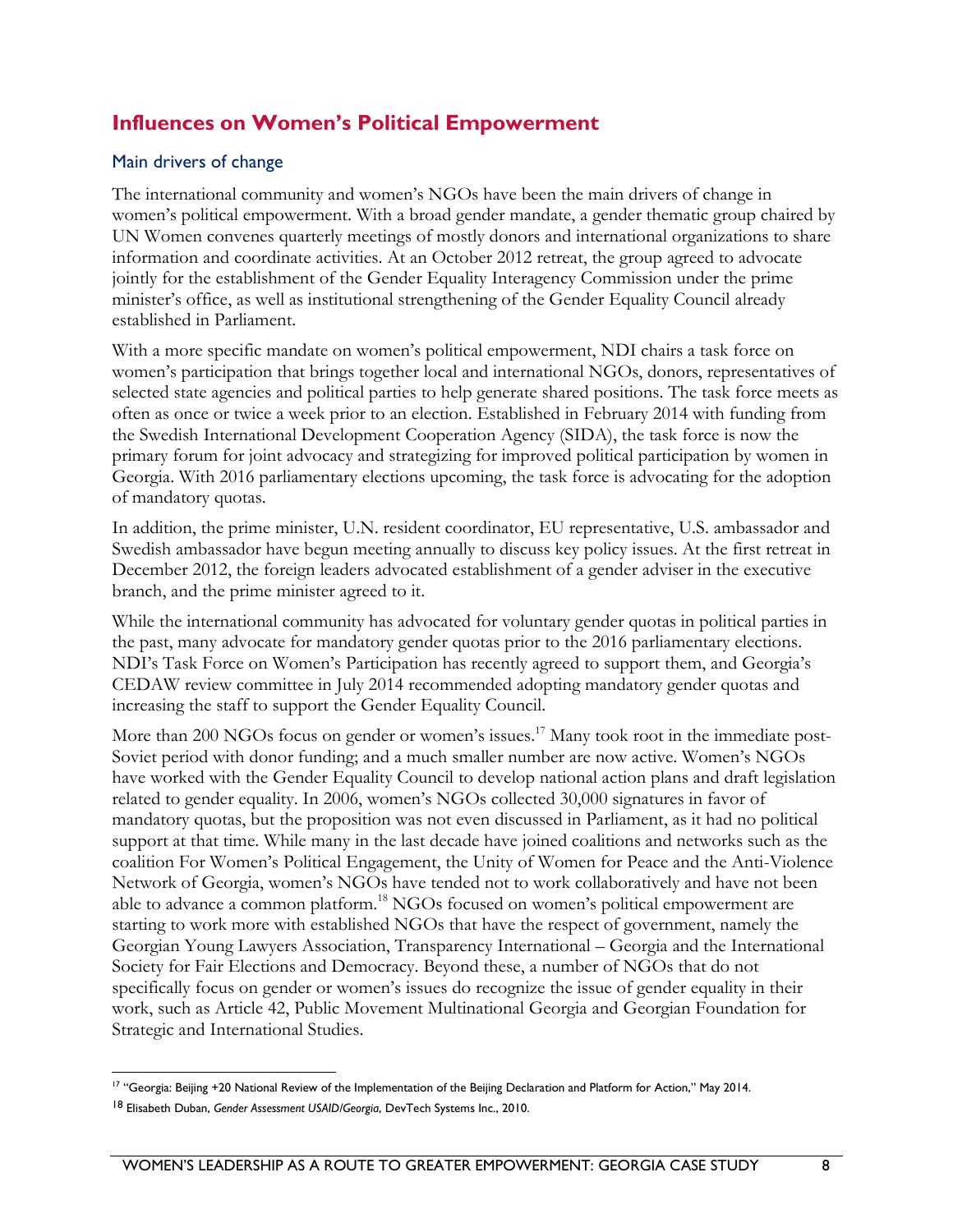In the government, the 12-member Gender Equality Council (GEC) in Parliament has been the lead actor on women's political empowerment. The GEC has led adoption of gender-themed legislation such as the Gender Equality Law, directed the development of the national action plans on gender equality and worked on the issue of incentives and possible quotas.<sup>19</sup> In the executive branch in early 2013, the prime minister established the position of adviser on human rights and gender equality issues, although the office has focused principally on human rights issues. In 2013, the government also appointed gender advisers in some ministries and in 49 local governments, although the latter have not been effective mostly because their gender advisory roles were added to their existing responsibilities. Moreover, local government staffs now face downsizing and re-competition for positions scheduled after the local elections of June 2014, so these appointments are in a state of flux.

In summer 2014, the prime minister's office was establishing a Human Rights Council in the executive branch composed of deputy ministers and was hiring staff for a secretariat to the council. The council will include six working groups, one of which will focus on gender equality. NGOs working on gender and human rights issues will be non-voting members of this council, and NGOs working on gender issues elected the Women's Information Center (WIC), a USAID-funded NGO, as their representative in the council. Prior to the council's establishment, the government adopted a human rights strategy in early 2014 and included gender action plans in the strategy.<sup>20</sup> The government has also just established a Gender Equality Interagency Commission at the level of deputy ministers under the prime minister.

#### Main institutional influences and obstacles

As noted, the GEC in Parliament has taken the lead on gender issues and women's political empowerment and has pushed forward relevant legislation and NAPs on gender equality. While the executive branch had contributed to these national action plans under the previous UNM government, the new coalition Georgian Dream government has pursued the task with more initiative and purpose. Interviewees noted that new appointees across the executive branch are more cooperative and open to the suggestions of women's NGOs and donors. The Ministry of Justice, for example, was involved in development of the current gender equality NAP for the first time. In response to a June 2014 statement by NGOs on cases of domestic violence, the Ministry of Internal Affairs met with NGOs working on women's issues and promised to create a working group that would meet on a regular basis to monitor and respond to cases of domestic violence.

Men's dominance of Georgia's political parties has been an obstacle to women's political empowerment. A paper by Tamar Bagratia and Medea Badashvili notes, "Because of the dominance of men in political parties in Georgia, they have managed to establish formal and informal rules within the parties. These rules serve as an obstacle to women's promotion in their political careers."<sup>21</sup> Rules include nontransparent criteria for promotion within parties and centralized systems for nominating candidates and forming party lists. The development of women's wings or women's chapters in political parties can weaken this dominance, and many parties have created them.

<sup>&</sup>lt;sup>19</sup> Currently, seven of the 12 GEC members support mandatory quotas.

<sup>20</sup> <http://yourhumanrights.ge/about-us/national-human-rights-strategy-of-georgia>

<sup>21</sup> Tamar Bagratia and Medea Badashvili, "Developing Intra-party Democracy from a Gender Perspective," in *Intra-party Democracy and Local Governance,* Netherlands Institute for Multiparty Democracy, 2012.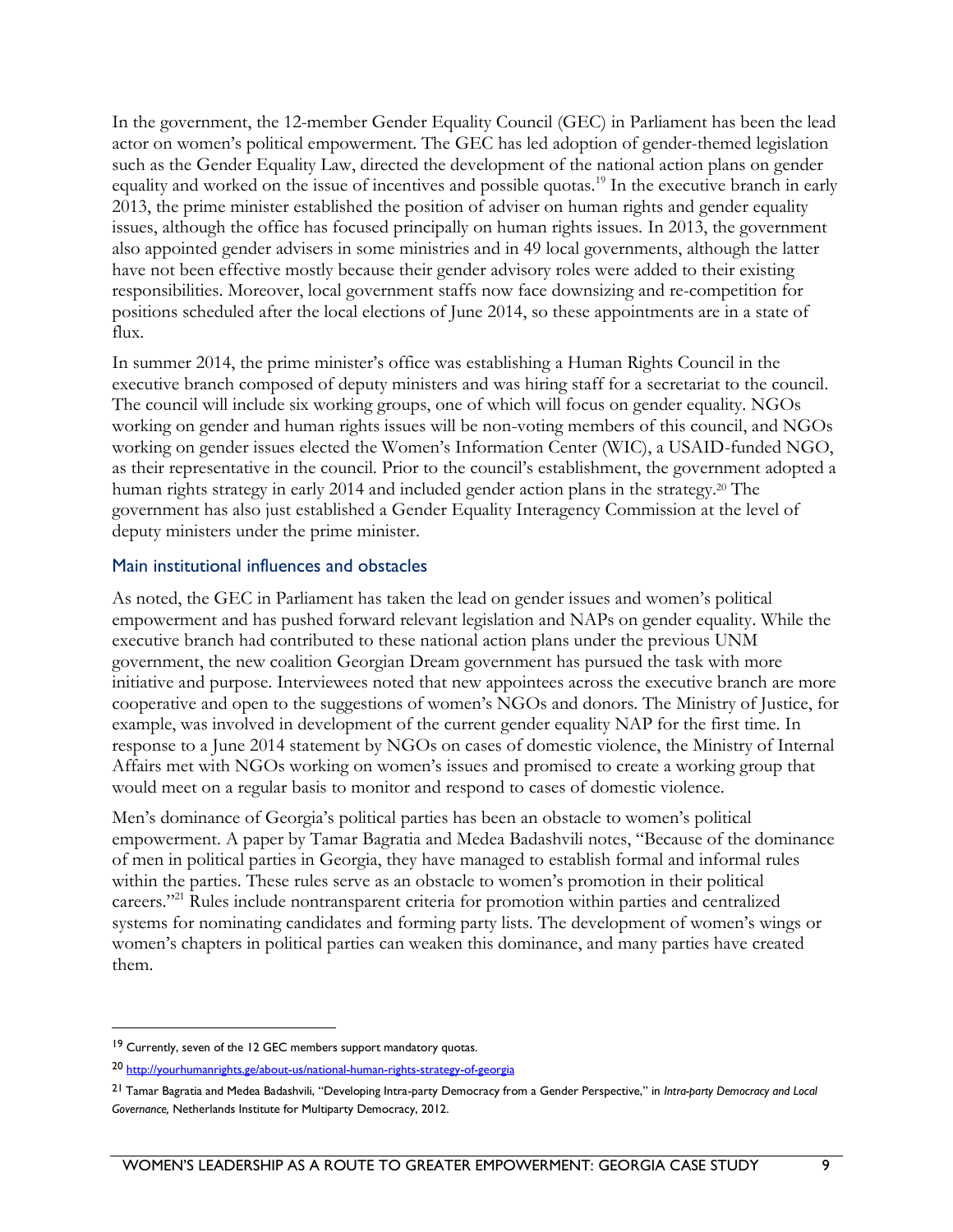#### Main structural obstacles

A number of structural obstacles explain the low rate of women's participation in politics. One is women's more limited financial resources, as political parties prefer candidates such as businessmen, who can bring additional money to a campaign. Women earn 40 percent of what men earn, placing Georgia 118th out of 136 countries on that front.<sup>22</sup> Women tend to work in lower-paying sectors and in lower positions than men.

Another obstacle is women's limited leisure time, as they tend to have less time to socialize and become involved in politics because they have more obligations in the home than men do. This is especially true in rural areas, where women carry out more time-intensive and isolating work on their farms. By contrast, men have more time to discuss social issues and form connections, which become the informal networks through which men dominate political parties and government offices.<sup>23</sup>

For women who have children, another barrier to political participation is the lack of affordable childcare. After independence, the number of state-funded kindergartens decreased dramatically. The private kindergartens that have emerged in their place do not provide the same level of coverage and are expensive, leaving many families without childcare. Moreover, kindergartens are concentrated in urban areas; few facilities operate in rural areas.

Intimidation and violence were pervasive in past elections, another way women are inhibited from participating in politics. Several women politicians noted that the previous government's use of such tactics to undercut the opposition deterred women from entering politics; they expressed hope that political competition would assume a more structured and less violent aspect under the current coalition government, which would likely encourage more women's participation.

Education does not present an obstacle to women's political empowerment in Georgia. Boys and girls have equal access to education, and girls perform as well as, if not better than, their male counterparts. The enrollment ratio of females to males is .98 in primary education, .95 in secondary education and 1.20 in tertiary education.<sup>24</sup> In the general population, a majority of respondents (72 percent) do not agree with the statement that "university education is more important for a boy than for a girl," although a minority of respondents (26 percent) do agree with that.<sup>25</sup> The main exception to this characterization is among ethnic minority communities, where "parents may place less emphasis on the education of girls and in cases of early marriage, girls could leave school as early as age 13 or 14."<sup>26</sup>

#### Main ideological and cultural influences

The Georgian Orthodox Church represents an important influence in the culture that undermines women's political empowerment. Membership in the church has grown in the post-communist period. A 2011 household survey found that 92 percent of respondents belonged to the Georgian Orthodox Church and 94 percent said religion is very important or important for them.<sup>27</sup> The

<sup>22</sup> [http://reports.weforum.org/global-gender-gap-report-2013/#=](http://reports.weforum.org/global-gender-gap-report-2013/%23=)

<sup>23</sup> Interviews conducted for this case study, July 2014.

<sup>24</sup> [http://reports.weforum.org/global-gender-gap-report-2013/#=](http://reports.weforum.org/global-gender-gap-report-2013/%23=)

<sup>25</sup> [http://www.ge.undp.org/content/dam/georgia/docs/publications/GE\\_UNDP\\_Gender\\_%20Research\\_ENG.pdf](http://www.ge.undp.org/content/dam/georgia/docs/publications/GE_UNDP_Gender_%20Research_ENG.pdf)

<sup>26</sup> *Ibid.,* 22.

<sup>&</sup>lt;sup>27</sup> Nana Sumbadze, "Looking Back and Looking Forward at Gender Equality: Georgia Country Case Study for World Bank," Technical Report on Survey Methodology, 2011, 12.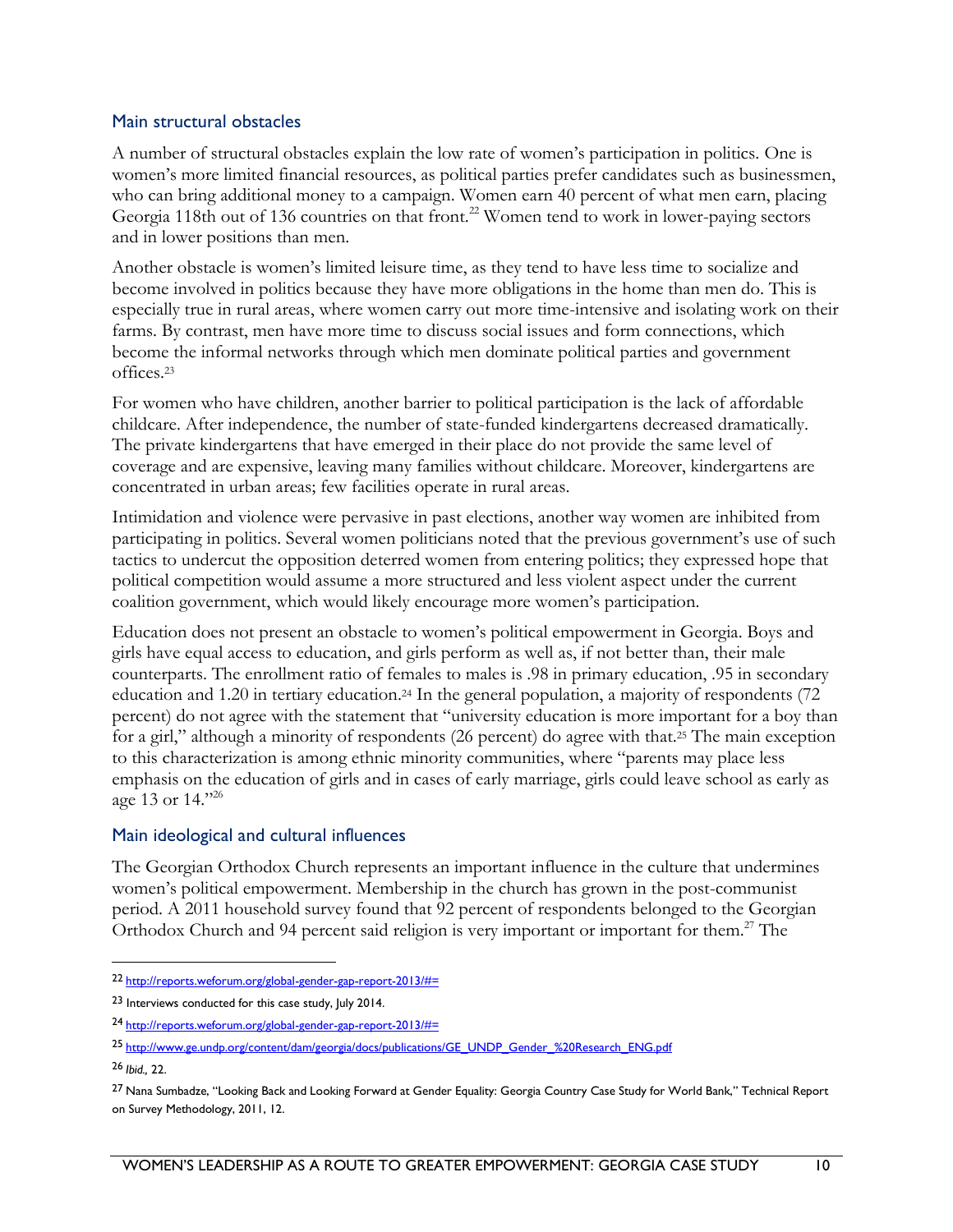Georgian Orthodox Church supports more traditional views: men are leaders of the church and women must cover their heads in the church, which is considered a symbol of being under male authority. Contraception is discouraged.

On the other hand, globalization and cosmopolitanism are supporting a more egalitarian view of gender roles. Attitudes toward gender roles are more egalitarian in major urban centers and among the younger generation. For example, 70 percent of young adults disagreed with the statement "it is better for everyone when men work and women look after the family," whereas only 58 percent of older adults did.<sup>28</sup>

Proponents of women's political empowerment frame gender equality as part of human rights. Indeed, gender equality was defined by the State Concept on Gender Equality in Georgia as "an integral part of human rights [referring] to an equal presentation, rights, responsibility and participation of women and men in all spheres of private and public life."<sup>29</sup> Some advocates of women's political empowerment express concern that framing gender equality this way does not address women's economic empowerment.

# <span id="page-15-0"></span>**IV. USAID PROGRAM RESULTS ASSESSMENT**

Through its elections and political transitions programming, USAID aimed to further two goals regarding women's political empowerment: increase the demand for women candidates by political parties and voters, and improve the campaign skills of women candidates.

## <span id="page-15-1"></span>**Activities and Partners Supported**

USAID support for elections and political transitions in Georgia has fostered women's political empowerment through its regular programming with the Consortium for Elections and Political Process Strengthening (CEPPS) from 2010– 2014 period, but a \$735,000 gender add-on provided significantly more resources for this work during three months before the 2012 parliamentary election. The three CEPPS partners divided the additional funds equally. Since that election, all three have continued aspects of the women's political empowerment programming using their regular funding.

The IFES program aimed to increase the demand for women candidates by addressing traditional stereotypes associated with women in politics. IFES supported public service announcements, talk shows, television and radio programs, newspaper articles, newspaper inserts, leaflets, public lectures, conferences and roundtables in the regions. Through training, strategy coaching and funding, it also supported development of a Gender Equality Network (GEN), a coalition of 35 NGOs with representation in 10 regions and a Journalists Network for Gender Equality. Prior to the 2014 local elections, IFES provided leadership training to GEN activists, met with political parties to promote GEN activists as potential candidates, and encouraged GEN's lobbying of political parties to comply with the gender incentives.

In addition, IFES provided training on gender for members of the Supreme Council of the Autonomous Republic of Adjara and advocated for the creation of a Gender Equality Commission

<sup>28</sup> *Ibid.*

<sup>&</sup>lt;sup>29</sup> Parliament of Georgia, The State Concept on Gender Equality, 2006, 2. Available at http://www.parliament.ge/files/gender/Conc.pdf.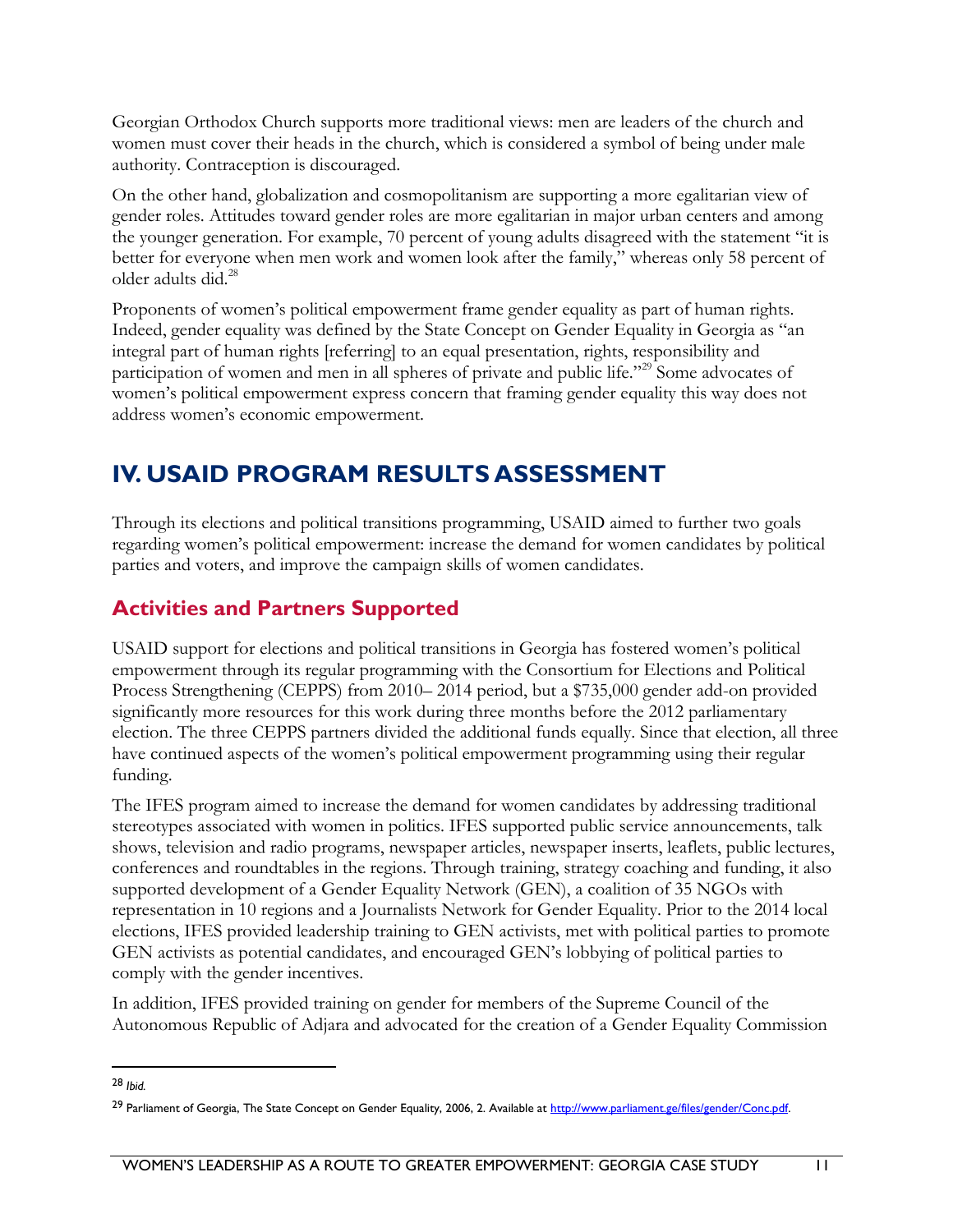to match the one in the national Parliament. IFES also provided several subgrants to increase the awareness of women's rights and the electoral process among ethnic minority women.

NDI's program aimed to improve the campaign skills and enhance the visibility of female candidates. Prior to the 2012 election, NDI conducted a series of consultations with seven female majoritarian candidates.<sup>30</sup> The institute conducted each consultation with the candidate and one or two key campaign staff members. NDI guided the candidates and their staff through the results of NDI's June 2012 survey (funded by SIDA), which provided customized data for each candidate's majoritarian district. Based on the polling research, NDI helped the candidates identify the primary concerns of the voters in their districts and craft messages aimed at addressing those concerns. NDI also conducted a series of single-party workshops for campaign staff of female majoritarian candidates from the Christian Democratic Movement (CDM) and Georgian Dream focused on messaging, campaign materials, volunteer recruitment, voter outreach and election-day activities. NDI also organized majoritarian candidate debates that included female candidates, which aired on regional television stations.

In each year of the four-year grant, NDI conducted its annual Future Women Leaders (FWL) program, which it launched in 2003. The 10-month training program strengthens the skills of 20 to 25 female parliamentary staffers each year in areas such as team building, organizational management, election organizing, strategic planning, communications and effective public speaking, training of trainers (ToT), project management, conflict management and leadership skills.

Using both USAID and SIDA funding, NDI in 2010 organized a conference on women's political participation that drew representatives of 11 Georgian political parties to sign NDI's "Win with Women" (WWW) global action plan (GAP), which publicly committed them to address barriers to women's full political participation in the parties. Following the initial conference, NDI held two events in 2012 and 2013, where the political parties publicly reported on their progress in fulfilling their obligations. NDI continues to work closely with the parties to further build the capacity of their women's wings and assist them in meeting the obligations they undertook under the WWW pledge.

IRI's program aimed to improve the campaign skills of female candidates and strengthen women's leadership in political parties. Prior to the 2012 parliamentary elections, IRI ran a five-day Georgia Women's Campaign Academy with 14 female majoritarian candidates and top party-list candidates from various parties. Topics included campaign management, fundraising, messaging, media relations, public speaking and general constituent outreach. The following month, IRI hosted a three-day Women's Campaign Communications School for 18 female majoritarian and party-list candidates from four parties, giving them an intensive training on campaign messaging, speech and debate rhetoric and media relations. Following the elections, IRI matched graduates of the Campaign Academy with female elected officials from Ukraine, Lithuania and Macedonia to provide mentoring over several months in setting career goals and achieving higher standing in political life. In 2014, IRI hosted another Campaign Academy for 29 female candidates from six parties.

In 2013, IRI conducted a Women's Political Skills Development series, which included five trainings for each of seven political parties. Focused on speech and debate, fundraising and training of trainers, the trainings groomed female candidates for local elections the following year. IRI also held a conference of elected women and candidates leading up to the local elections.

 $30$  The seven candidates were nominated by four major parties: CDM (2), UNM (1), New Rights (1) and Georgian Dream (3).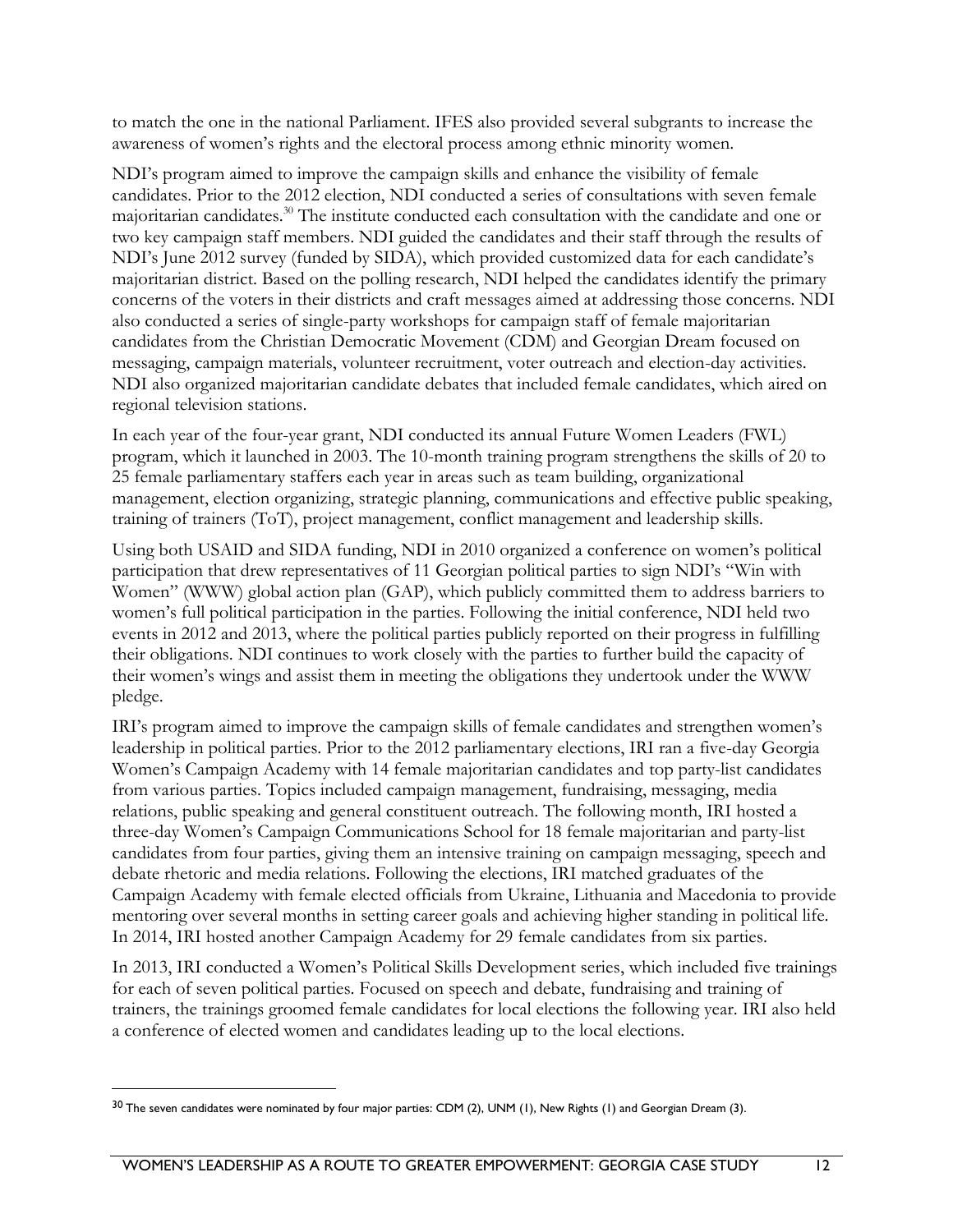Prior to the gender add-on, IRI had conducted women's trainings for the National Council and Christian Democratic Party. Participants at the National Council training decided to work toward establishment of a National Council women's organization. In late 2012, IRI conducted strategic planning workshops for the women's organizations of four political parties: New Rights, Christian Democratic Party, National Democratic Party and Women's Party for Justice and Equality. In 2013, IRI helped UNM establish a women's wing.

In addition to the CEPPS gender programming, USAID made three awards in 2013 to local NGOs through an Annual Program Statement for Advancing Women and Girls' Political and Economic Empowerment in Georgia. Among these, USAID has funded the Women's Information Center (WIC), which is advocating for temporary quotas for women's representation and training women activists. Prior to the 2014 elections, WIC provided training to women's initiative groups and independent candidates on gender stereotypes, equality and mainstreaming, existing legislation and international commitments, public relations strategy and campaign management. WIC also conducted media monitoring before the election, examining the air time allocated to women, the context of their inclusion and gender terminology used in TV programs. The two other direct grants to local organizations focus on increasing economic opportunities for women and analyzing the legal framework to avoid workforce discrimination.

## <span id="page-17-0"></span>**Action by Other Donors**

SIDA has also supported women's political empowerment in Georgia. With SIDA funding, NDI has provided consultations on the establishment of women's wings and the participation of women on the governing bodies of major parties, conducted women's wings trainings for the United National Movement (UNM), CDM, Georgian Dream and New Rights parties, provided individual and group capacity building for women candidates and elected officials and identified women community leaders in two minority regions and provided training for them over several months. SIDA has also provided NDI with funding to conduct gender-focused public opinion research, including national polling and focus groups, to help inform stakeholders about citizens' perceptions on women's political participation.

In addition, SIDA has provided funding to UNDP to train elected female local councilmembers around the country. In the first year, 95 women participated.

The Council of Europe (COE) gave a grant to the Human Rights Education and Monitoring Center (EMC) to provide training on campaigning to women candidates from all parties for the 2012 elections. COE will begin training elected women and is producing a documentary on female political leaders.

The Netherlands Institute for Multiparty Democracy (NIMD) has conducted trainings on campaigning and intra-party democracy from a gender perspective and published a number of reports on gender issues. In 2011, 2013 and 2014, NIMD, IFES and the Organization for Security and Cooperation in Europe's Office for Democratic Institutions and Human Rights (OSCE-ODIHR) organized a roundtable on women's political participation in Georgia.

Oxfam has supported WIC and the Central Election Commission (CEC) under its project, "Sustaining gender justice through enhancing women's political engagement." With this funding, WIC developed television and radio programs discussing the importance of women's political participation. Under this project, the CEC also developed a day-long training module for women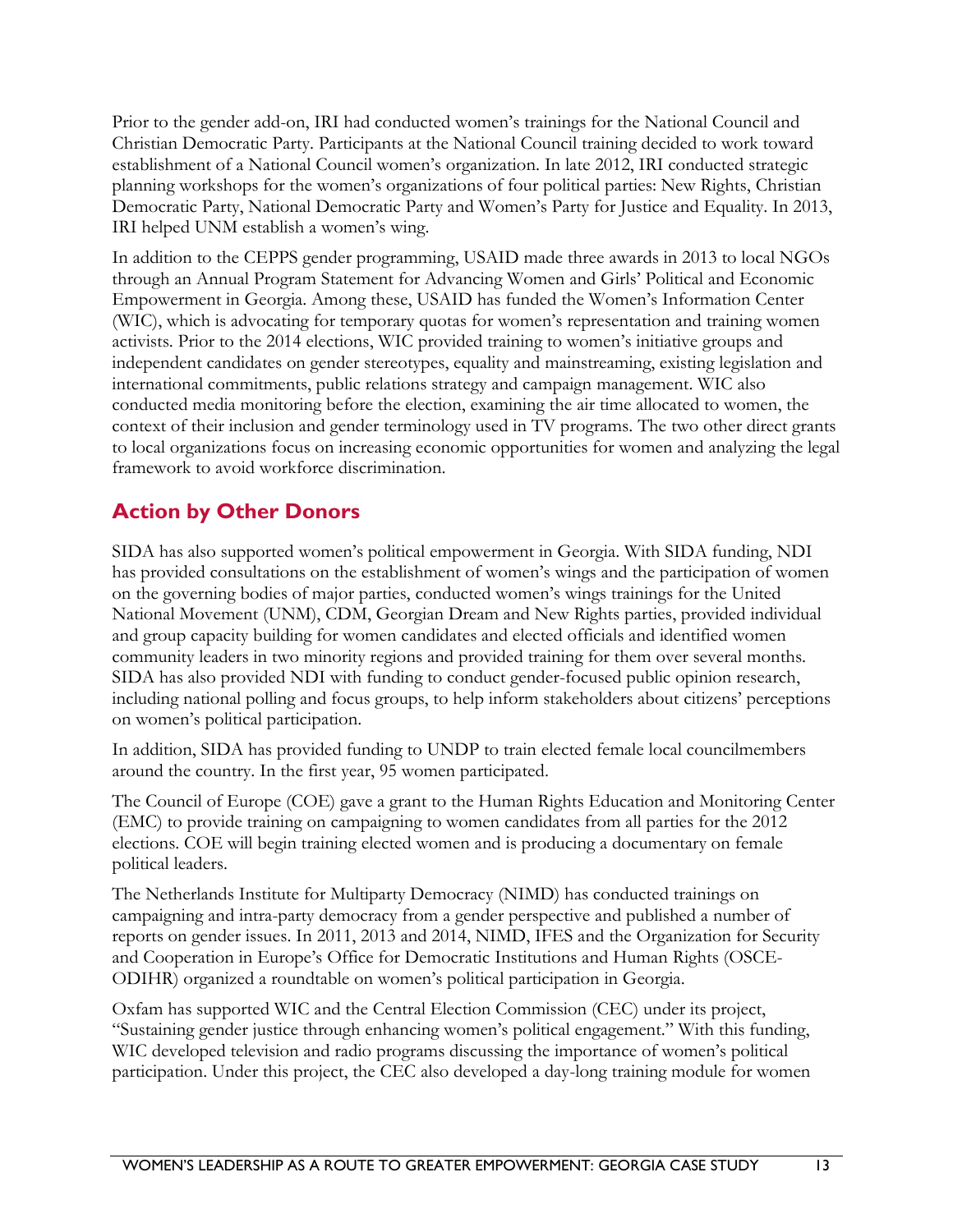candidates on procedural issues, targeting women who were nominated by initiatives groups and not political parties.

OSCE-ODHIR has also been active during this period and recently conducted an evaluation of women's wings in the major political parties in collaboration with NDI. OSCE-ODHIR is using the assessments as the basis to provide further technical support to each party to further strengthen the wings.

The Georgia Chapter of the Women's Democracy Network (WDN) brought together 25 female political party activists to study leadership, conflict management and strategic planning in 2012. The WDN is an IRI initiative to develop a global network of women political activists and increase their political participation.

## <span id="page-18-0"></span>**Key Accomplishments**

#### Summary of results

 $\overline{a}$ 

USAID programs in Georgia achieved a number of results related to women's political empowerment. IFES helped establish two NGO networks that are regarded as effective in this work: the Gender Equality Network (GEN) and the Journalists Network for Gender Equality (JNGE). IFES helped them register, coached them in the development of strategic plans, provided training and funded some of their activities.

GEN grew to encompass 45 NGOs and 800–900 activists, making considerable headway with little funding because women were so inspired by its mission. In the 2013 presidential and 2014 local elections, these local NGOs met with leading candidates or their representatives. During these public meetings, candidates explained to local NGOs and the public how they planned to address the challenge of women's political and economic participation after they were elected. This provided a constant reminder to political parties of the importance of gender issues and increased the discourse in society about these issues in the last two years. In June 2014, GEN, WIC and two other NGOs made a joint statement to government institutions in response to increased cases of domestic violence.<sup>31</sup> They demanded support for quotas, ratification of the Council of Europe Convention on Preventing and Combating Violence Against Women and Domestic Violence (Istanbul Convention) and zero tolerance toward violence against women. Subsequently, 29 other NGOs added their names to the statement. This was first time local NGOs got together and demanded change from the government on these issues. In response, the Ministry of Justice signed the Istanbul Convention and the Ministry of Internal Affairs initiated a draft strategy on fighting domestic violence. While GEN is still dependent on donor support, some activism would continue without it.

The GEN network also represents a pool of potential women leaders. Prior to the local elections, GEN proposed nearly 250 of their network activists as potential candidates to political parties. IFES and GEN then provided training for 85 of them. The goal of the training was to improve the communication and leadership skills of women attendees and encourage their participation in the elections as voters and candidates. Ultimately, 68 of the 250 women were elected (though not all of them went through the training).

JNGE includes around 50 women journalists throughout the country who are committed to gender equality and women's political participation. The women journalists underwent training and have

<sup>31</sup> [http://www.ginsc.net/home.php?option=article&id=29625&lang=ge#.U\\_XI1fmSygY](http://www.ginsc.net/home.php?option=article&id=29625&lang=ge%23.U_XI1fmSygY)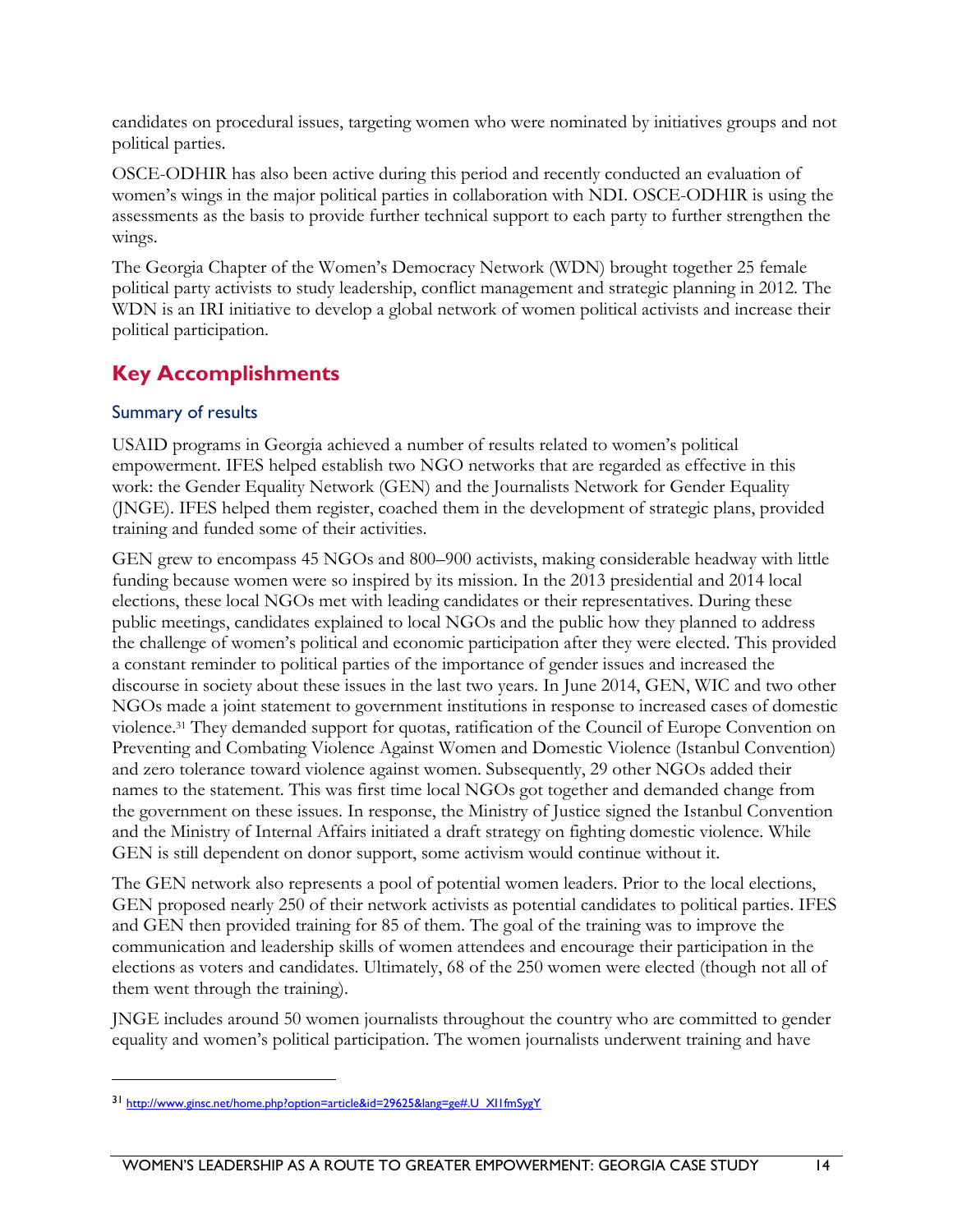upheld international media standards in their reporting on gender equality. Women have been eager to speak with the journalists, who are generally well respected and perceived as having leverage. While the women journalists are still writing stories on this issue after USAID funding has ended, publishers and editors are not so receptive, gauging the public interest to be weak. International funding is still needed to get the stories published.

IFES considers the establishment of the Gender Equality Commission in the Supreme Council of the Autonomous Republic of Adjara a great achievement. Its gender training for members of the council and the advocacy efforts conducted by GEN with the council paved the way for this development.

The many discussions throughout the country and extensive media outreach supported by IFES likely promoted positive stereotypes of women. The programming was extensive enough in a small country to have had an impact. While public opinion polls before and after the activities could have informed this evaluation, the program implementers did not collect this information.

NDI's trainings of female candidates, campaign staffers and Parliament staffers have improved the skills of women in politics.<sup>32</sup> NDI's work with seven female majoritarian candidates in the 2012 election enhanced their electoral prospects, and may have been instrumental in the three wins from this group. Only one female majoritarian candidate won in the 2008 election. In addition, NDI's leadership of the Task Force on Women's Participation and organization of the Win with Women conference have helped advance policy discussions on the topic and laid the groundwork for proposing mandatory quotas before the 2016 parliamentary election. NDI's work with women's organizations in the political parties has also bolstered leadership on the issue.

Similarly, the trainings offered by IRI to female candidates and party members have improved the skills of women in politics. Two of the 14 women trained at the Georgian Women's Campaign Academy were elected to Parliament from the Georgian Dream coalition. IRI's work organizing women within the political parties has also bolstered leadership on women's political empowerment.

In addition to these direct results, the three organizations have likely influenced other actors in women's political empowerment, most notably the CEC, which is engaged with the NDI Task Force on Women's Participation, has worked closely with IFES on other election issues and has appointed representatives of IFES, NDI and IRI to its training center board. The CEC is a leading actor on women's political empowerment from within the government. Its goals in this area are empowering women voters, candidates and elected officials, as well as women in the election administration. For the first time in the lead-up to the 2014 election, the CEC developed a training module for women candidates on procedural issues. The CEC also identified women's political empowerment as the topic for its small grant competition in the last round. The CEC's training center funded 10 NGOs, one of which made videos of famous women in politics and developed election-related brochures for women in mountainous regions. Going forward, CEC intends to offer gender training to men as well.

#### Changes from the status quo

 $\overline{a}$ 

These results have changed the landscape of women's political empowerment in Georgia. Two nationwide civil society networks now operate with some influence. The Supreme Council of the Autonomous Republic of Adjara has established a Gender Equality Commission to adopt policies

<sup>32</sup> Interviews conducted for this case study, July 2014.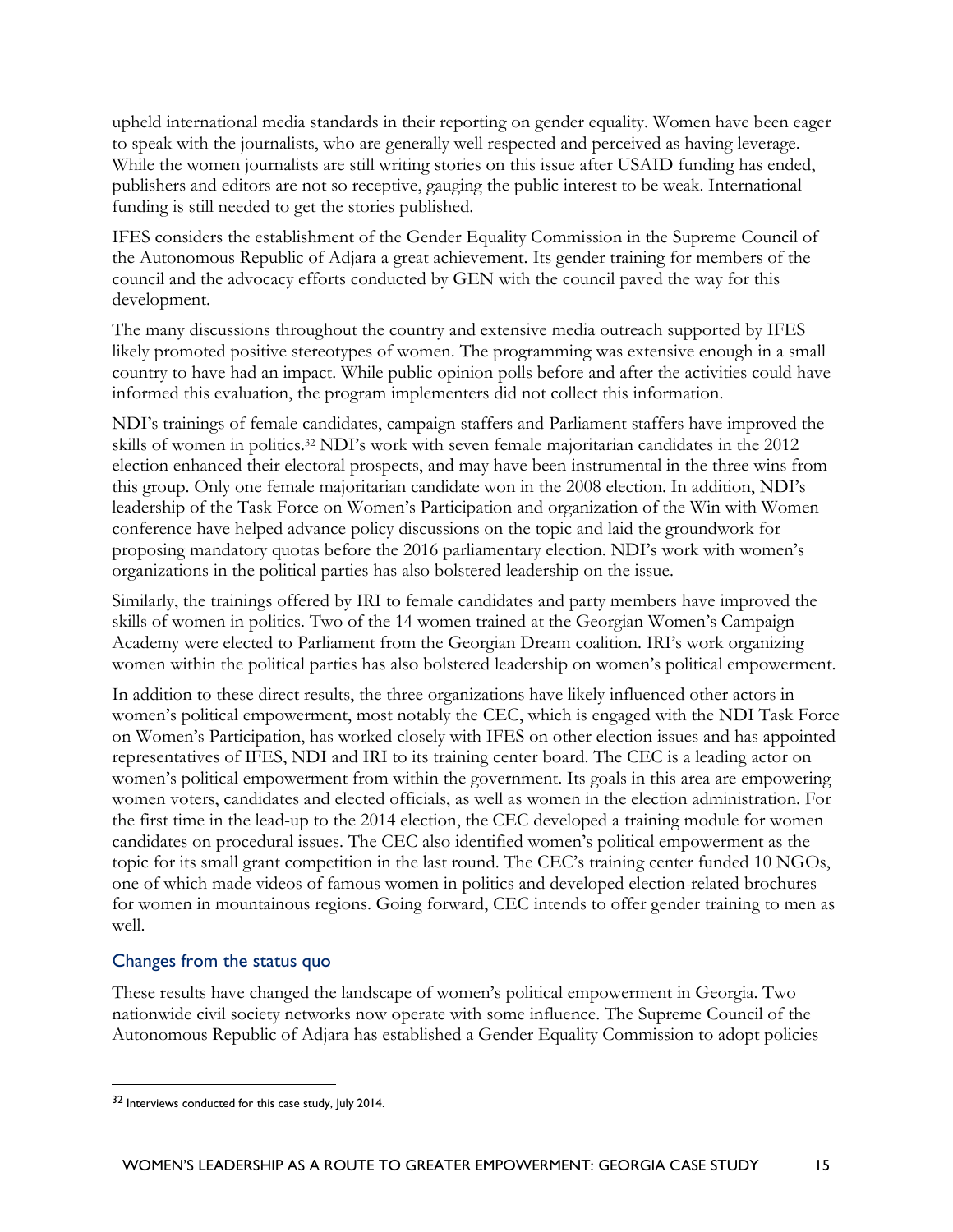and action plans on gender equality. More women are in elected office and they have a stronger voice in political parties. The combined efforts of activists in the civil society networks, members of NDI's Task Force on Women's Participation, and partners in the political parties and government have raised the prospects of pushing forward the mandatory quota proposal prior to the 2016 parliamentary election.

#### Why these changes matter for women's political empowerment

Advancing women's political empowerment requires efforts on many fronts. Increasing the percentage of women in political office is critical, and electoral rules to bring that about — such as voluntary incentives or a mandatory quota for women candidates — provide the biggest aid in this regard. Important corollary measures to create longer-term support for gender equality in political participation include addressing traditional stereotypes of women, a dearth of trained women activists and the organizational basis for continued advocacy in civil society, political parties and government.

#### Best practices

Given the low percentage of women in politics in Georgia, stakeholders stressed the necessity of changing the electoral rules, as influencing attitudes and addressing training needs is not enough. Previous work on voluntary incentives and current interest in a mandatory quota are two ways of modifying rules. Another approach that could foster women's political empowerment is "zippered" party lists that require an alternating list of men and women candidates.

Strong international leadership, including U.S. diplomatic initiatives, is also important to advance women's political empowerment. Such measures include the annual retreat attended by the U.S. ambassador, the prime minister and other diplomats; the recent lunch with women MPs hosted by the deputy chief of mission; the ambassador's attendance at women's empowerment events; and inclusion of pro-gender messages in U.S. government talking points with political leaders. Coordinating donor activities and convening conferences and roundtables also strengthens the platform for international advocacy.

Developing a strong domestic constituency in support of electoral reforms is a necessary complement to the international community's advocacy. Two civil society networks supported by USAID funding — GEN and JNGE — are important parts of this constituency. Another key contribution is broadening the coalition to include more established human rights NGOs that have the respect of government.

Stakeholders also identified the importance of working with political parties on their candidate selection and not just supporting women candidates who were selected. GEN's outreach to political parties prior to the 2014 local elections is a good example of this. GEN proactively met with political parties and proposed viable women for their party lists.

Interviewees unanimously found the trainings provided by the CEPPS partners to be useful and noted the importance of training candidates, elected officials and party staff. Best practices for the trainings include combining foreign and Georgian trainers, as foreigners bring in other country experiences and Georgians make the training relevant to the country context. Party representatives also felt strongly that trainers should be women, and training of trainers might be needed for that. They suggested that training just one party at a time is better for organization building, allowing women to open up and network with others from different regions, but more diverse, multiparty training can lead to discussions that are more dynamic and interesting. Some also suggested an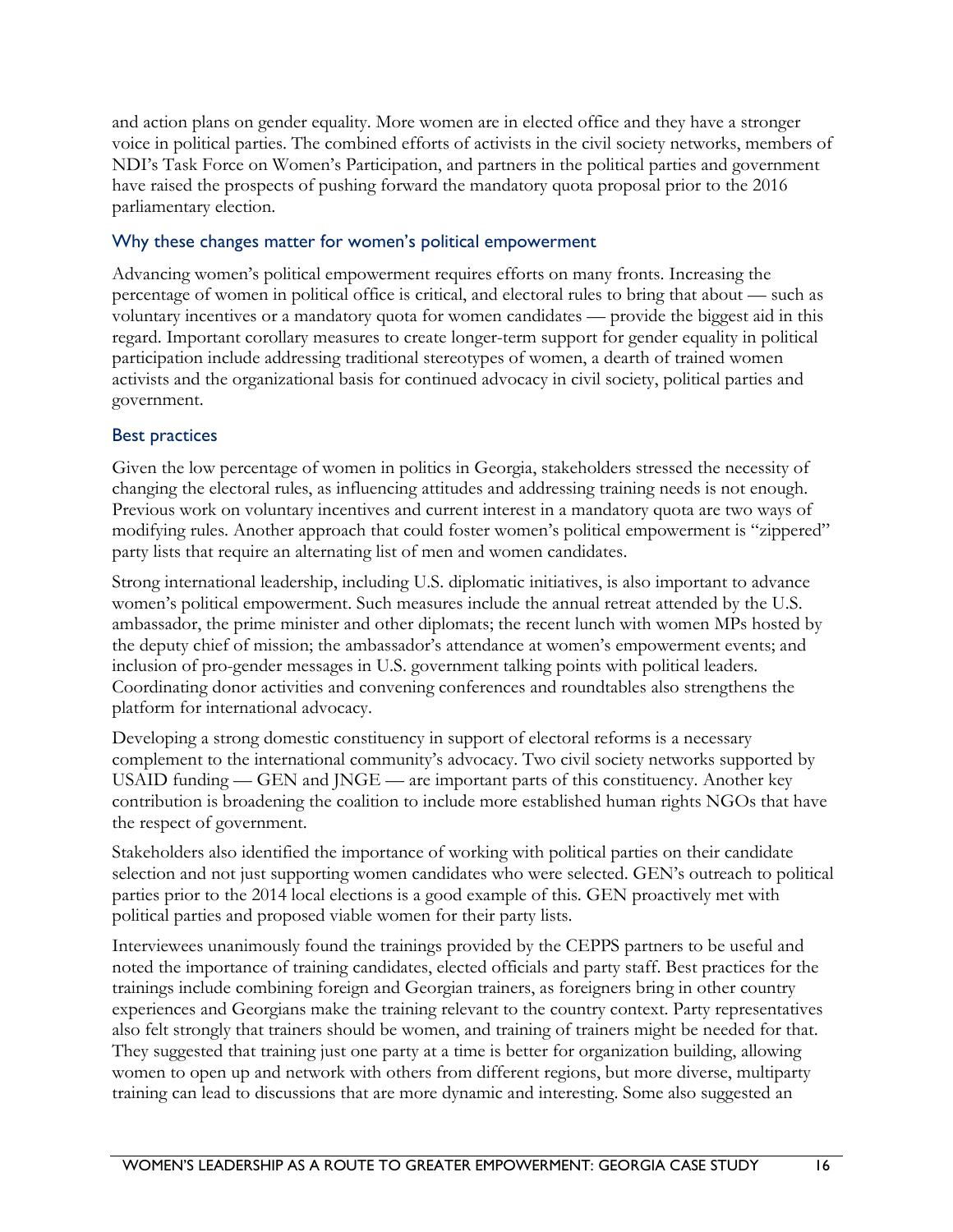increased attention to ideology in trainings, not just technical skills like messaging and electoral rules. Finally, support for alumni through a Facebook page, gatherings or mentoring was identified as a best practice.

Given different attitudes toward gender roles across the population, tailoring media messages to different ages and ethnic groups was identified as another best practice. Coordinating media outreach with related programs in civic education and school curricula can also have greater impact on gender stereotypes.

Efforts to influence the electoral reform process, the skills of women activists and gender stereotypes are not short-term efforts. Stakeholders stressed the importance of sustaining work across these areas and not starting to work on them a few months before an election. Like work in elections and political transitions more broadly, best practices in women's political empowerment include consistent funding support and long-term strategic planning linked to the electoral cycle.

## <span id="page-21-0"></span>**Main Challenges**

A number of challenges impeded progress in women's political empowerment. Inadequate institutional structures in the government, such as a Gender Equality Commission under the Prime Minister's Office, hampered the development and implementation of national action plans on gender. The dual role of the adviser on human rights and gender equality issues in the prime minister's office resulted in most attention going to human rights and much less to gender issues. The weak and uncertain position of gender advisers in local governments undercut their ability to advance this agenda.

The lack of a unified civil society movement also impeded progress in women's political empowerment. National NGOs in the area tended to defend their territorial interests and not act collaboratively. Polarization across political parties has also impeded development of a women's caucus in Parliament or other mechanism to facilitate interparty cooperation on gender issues.

The internal structure and decision-making processes within political parties are also challenges. While many skilled and enthusiastic women are involved in campaigns, a small group of party leaders, mostly men, make the decisions about including them on party lists.

More broadly, patriarchal attitudes, educational curricula and media that reinforce traditional stereotypes, weak civic culture, women's subordinate role in the economy and gender-based violence impede progress in women's political empowerment.

## <span id="page-21-1"></span>**Contributions and Hindrances**

The broader international attention to human rights and gender equality has contributed to these successes. The government's interest in joining the EU has advanced anti-discrimination legislation, which covers discrimination based on gender, as well as consideration of gender issues more broadly. While there was no separate chapter on gender issues in the accession agreement, for example, the parliamentary Committee on EU Integration asked for suggestions on addressing gender issues and included some points in the agreement. In addition, the review of Georgia's implementation of CEDAW in July 2014 engaged government officials in a process of examining current practices and facing questions on shortcomings from the CEDAW committee. The government sent a 30-person delegation of members of parliament, deputy ministers and gender advisers to the review, whereas only one member of Parliament represented the government in the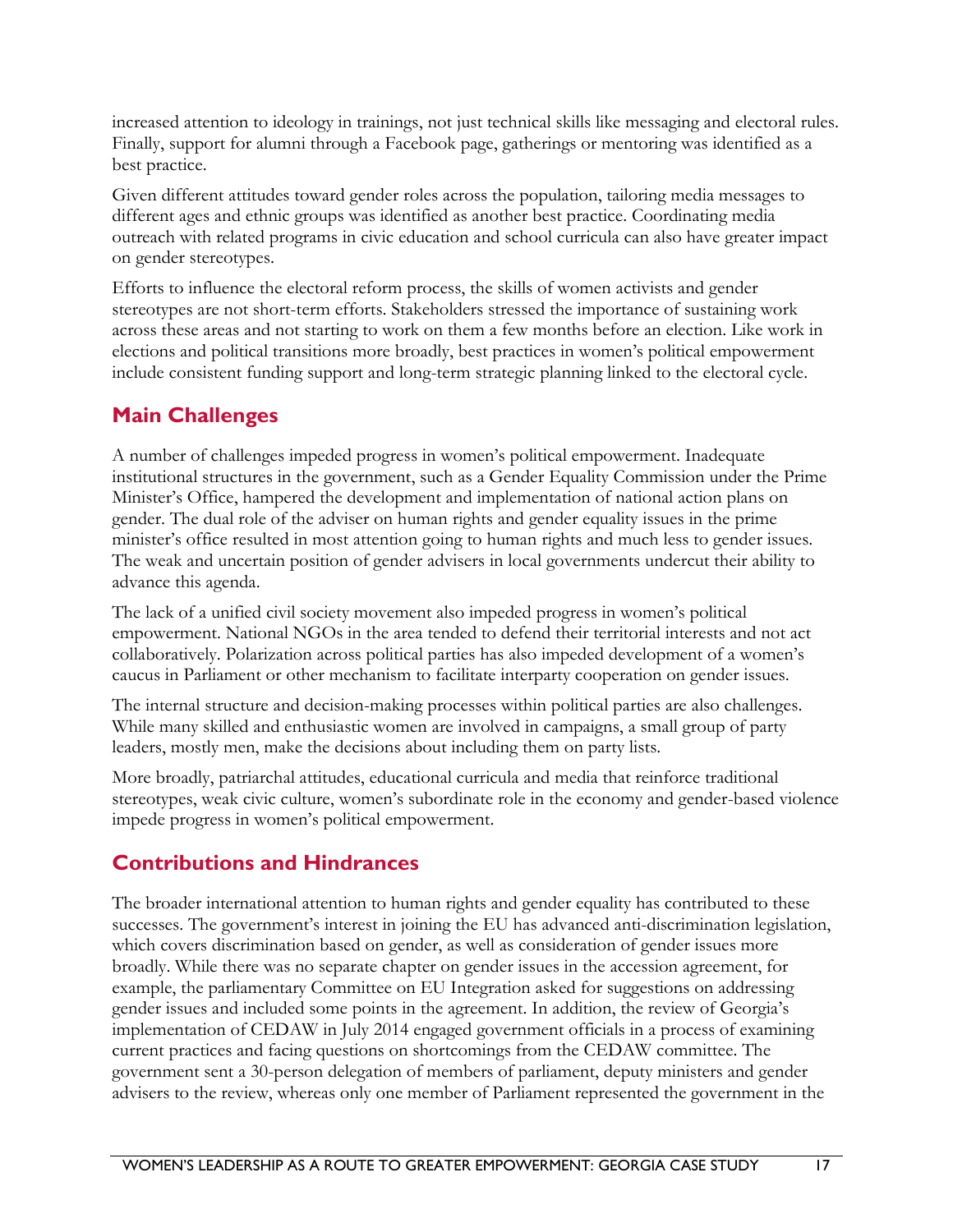previous review in 2006. At the CEDAW review, the government delegation also held informal talks with representatives of Georgian civil society. Preparation of the report "Georgia-Beijing +20: National Review of the Implementation of the Beijing Declaration and Platform for Action" and attendance at the 58th session of the U.N. Commission on the Status of Women in March 2014 also raised awareness of the issue.

Development of the current gender equality NAP 2014–2016 also has stimulated attention to and support for women's political empowerment. The GEC asked all ministries to develop plans describing gender equality considerations or activities in support of promoting women's rights. In contrast to earlier efforts, the ministries under the new coalition government were cooperative and engaged in the process. This NAP focused on: institutional mechanisms for gender equality and gender-sensitive legislation; gender equality mainstreaming and awareness-raising in education; gender equality in the economic field; gender considerations in health and social protection; gender equality in local self-governance policy; increased women's participation in decision-making; gender equality in environment protection issues; and gender considerations in law-enforcement and penitentiary spheres.

## <span id="page-22-0"></span>**Sustainability of Gains**

New legislation, electoral codes, structures in government and women's organizations in political parties represent sustainable gains for women's political empowerment in Georgia. The development of civil society networks on gender equality is somewhat sustainable but additional funding is needed to carry out activities. Addressing gender stereotypes through media, curriculum modification, civic education and training women political activists are ongoing needs.

## <span id="page-22-1"></span>**USAID's Ongoing Work**

<span id="page-22-2"></span>USAID is currently supporting local NGO WIC's implementation of a 24-month project, "Women as Agents for Change and Empowerment," which will continue until 2015. In August 2014, USAID awarded three four-and-a-half-year awards to IFES, NDI and IRI on electoral and political processes that will provide assistance on gender issues. NDI will work with elected women at the national and local level, IRI will work with political party leaders and candidates and IFES will continue assistance to civil society organizations through GEN and JNGE as well as focus on increasing the capacity of women in election management bodies. The mission recognizes the critical role of its assistance in preserving gains to date and pushing gender equality and female empowerment further. Rather than issuing a separate award working on gender issues, they will mainstream gender in their programs and a mission gender adviser will review the work plans each year.

# **V. WOMEN'S POLITICAL EMPOWERMENT BENCHMARKS**

This section reflects on the data collected for the Diamond Model study on the percentage of women in various branches and at different levels of government. It explores the meaning of the quantitative data, notably how women attained their positions and what kind of influence they have.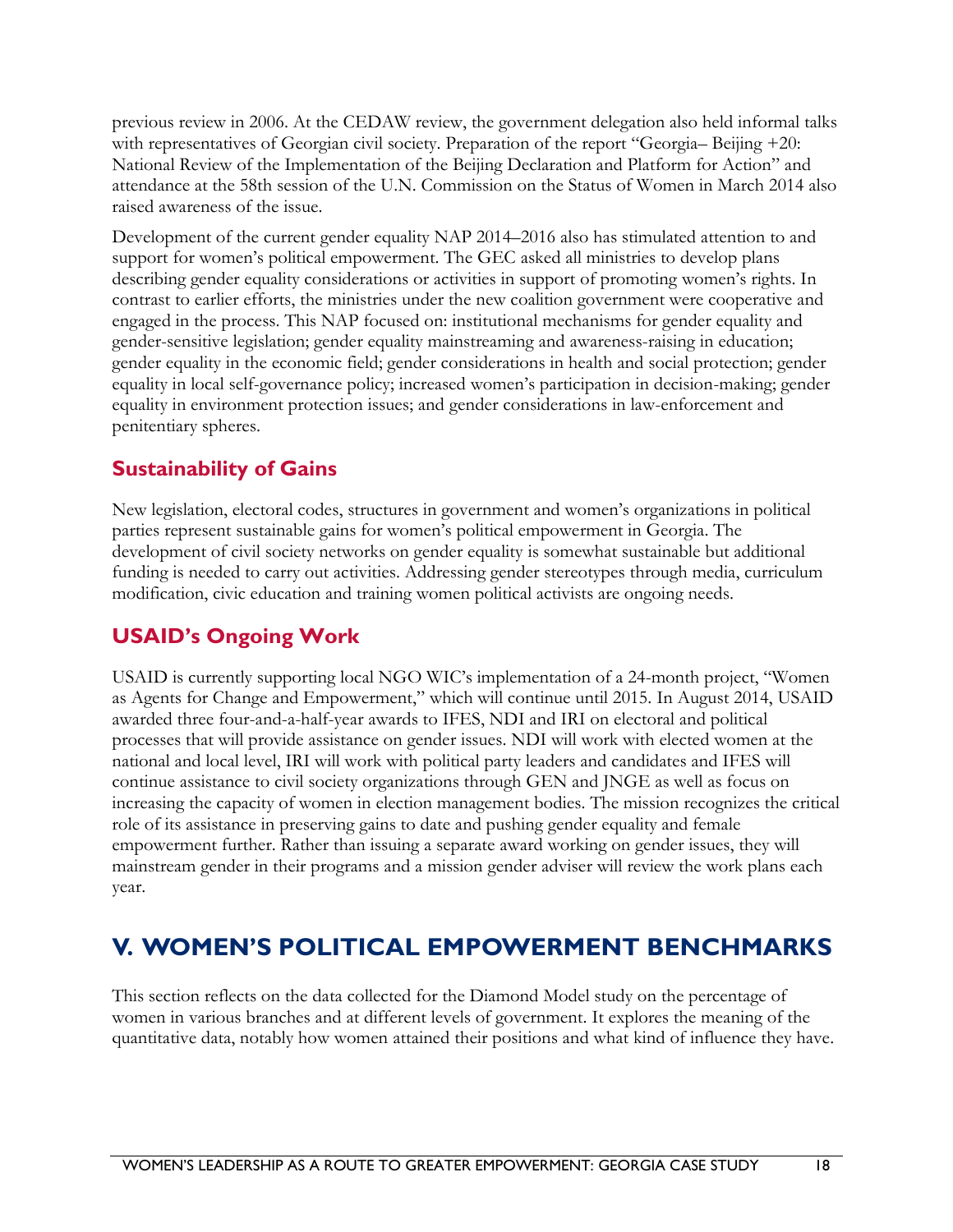## <span id="page-23-0"></span>**Most Influential Institutions**

The executive branch of government is the most influential institution in government. The prime minister's office is the most powerful office in the executive branch, especially since power shifted from the president's office to the prime minister's office at the end of former President Saakashvili's administration. There are some women in the leadership of the executive branch. Women represent 16 percent of ministers (three of 19) and 23 percent of deputy ministers (14 of 61). In all ministries, they represent 24 percent of department heads and 26 percent of deputy department heads. There are no female mayors. Of 59 gamgebelis (municipal executives) in Georgia, only one is a woman.

The legislative branch is weaker than the executive branch and the speaker of Parliament has much less power than the prime minister. For many years, the speaker of Parliament was a woman, who served as acting president for two months during the Rose Revolution in 2003 and another two months in 2008 after Saakashvili stepped down to run in the presidential elections. Today, women make up 12 percent of parliamentarians (18 of 150) and only 7 percent of committee chairs (one of 15). The GEC chairperson, who is also vice speaker of Parliament, is a woman.

For many years, the judiciary played a subordinate role to the executive. According to the Georgian Young Lawyers Association (GYLA), judges did not reject a single motion by public prosecutors between October 2011 and October 2012.<sup>33</sup> After the October 2012 elections, the court started to reject motions by public prosecutors. In 2013, judges rejected the prosecutor's motion on imprisonment in 22 percent of cases and changed the amount of bail requested by the prosecution in 71 percent of cases.<sup>34</sup> A major priority of the new government is to make the judiciary independent from the executive and the government has made some legal reforms in this direction. The public has perceived improvements in the court system, with 46 percent of survey respondents agreeing that the courts work much better or somewhat better since the 2012 elections, while only 5 percent believe they have worsened.<sup>35</sup> Women are equally represented among lower-level judges, but make up a smaller share of the leadership positions in the judiciary. They represent 21 percent of judges in the Grand Chamber (three of 14) and 33 percent of the Constitutional Court (three of nine).

The security sector does not represent an independent source of power within the government and women hold a small percentage of leadership positions in security institutions. Women represent just 1 percent of the leadership of the armed forces, but 29 percent of the leadership of the Civil Office of the Ministry of Defense. Women hold 4 percent of high-level police positions (six out of 145), 5 percent of midlevel positions (76 of 1,402) and 13 percent of lower-level positions (4,591 of 36,219).

## <span id="page-23-1"></span>**Types of Women Represented**

 $\overline{a}$ 

It is difficult to generalize the types of women who are represented in leadership positions throughout the government, but the team was able to discern some patterns among elected officials. The stronger women in elected office tend to come from the NGO sector, political families or wealthy families. The current vice speaker of Parliament and chairperson of the GEC, Manana

<sup>33</sup> GYLA, Monitoring Criminal Trials in Tbilisi and Kutaisi City and Appellate Courts – report #3

<sup>34</sup> GYLA, Monitoring Criminal Trials in Tbilisi and Kutaisi City and Appellate Courts – report #5

<sup>&</sup>lt;sup>35</sup> CRRC, Attitudes to the Judiciary in Georgia: Assessment of General Public, Legal Professionals and Business Leaders, May 2014. Will be posted on JILEP website in mid-September.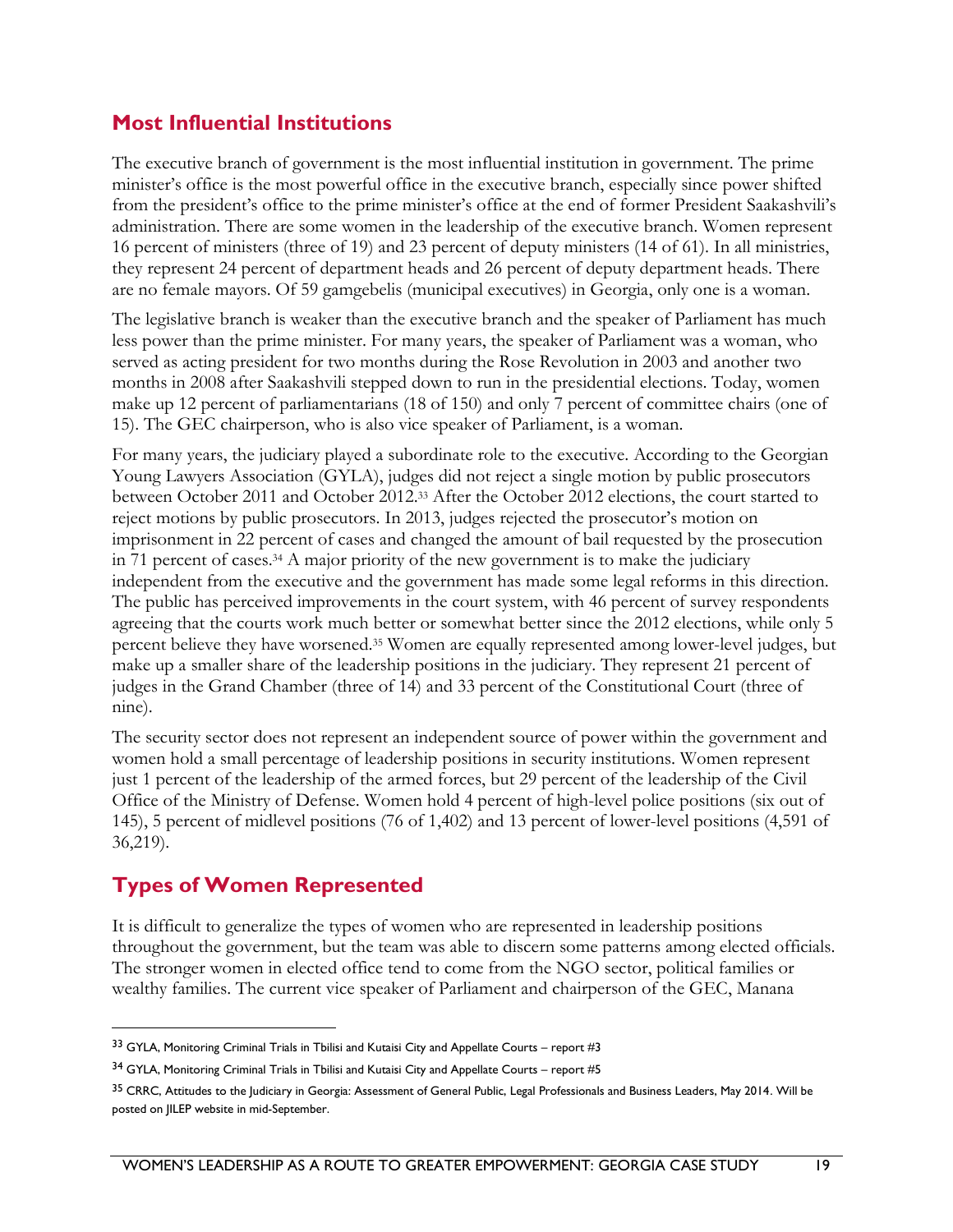Kobakhidze, for example, is the former executive director of the NGO Article 42, and MP Tinatin Khidasheli directed GYLA. The former speaker of the Parliament, Nino Burjanadze, is the daughter of a wealthy businessman, who financed her political party.

There are also women in elected office who do not have independent standing and owe their position on party lists to the party leadership. They tend not to act independently or take initiative on gender issues. This is particularly true of several female members of Parliament who attained their positions through former Prime Minister Bidzina Ivanishvili.

The team heard less about the personal backgrounds of women in executive branch leadership positions, except that they were professionals who had demonstrated their competence, such as the minister of justice, the minister of education and the deputy minister of energy.

Few ethnic minority women are represented in leadership positions in government, due primarily to traditional gender roles in those communities.

## <span id="page-24-0"></span>**Factors Influencing Women's Promotion**

Some elected women officials had independent standing and resources to secure their office, but others attained their position through party leadership placing them on party lists. In the executive branch, the female ministers' status is best credited to competence. The minister of justice, for example, was elected as a majoritarian to Parliament and was then appointed to her position. The minister of education had served as the deputy minister of education and became minister when her predecessor became president.

#### Support from men

Men's attitudes are not uniform. Some men in government are supportive of women's political empowerment, while others are not. Interviewees noted that, overall, men were as enthusiastic as women about the development of the gender equality NAP. In particular, they noted that the male deputy minister of justice is a strong advocate of gender equality. However, leadership on women's political empowerment in government comes primarily from women.

#### "Glass ceilings"

The main glass ceilings in Georgian politics are in the prime minister's office and the leadership of committees or ministries traditionally considered the domain of men, like internal affairs. No women have run for prime minister. As former speaker of Parliament, Nino Burjanadze twice became acting president, which was an important step in weakening the glass ceiling for that office.

## <span id="page-24-1"></span>**Informal Power**

Power lies primarily in formal structures, but there are informal sources of power. One is a network run by the former prime minister and billionaire Ivanishvili, who used his wealth, connections and public support to pull together the Georgian Dream coalition to defeat UNM in 2012. He is responsible for putting many people in office, and they are still beholden to him even after he resigned from office.

Informal power is also located in the Georgian Orthodox Church. The patriarch is considered the most respected public figure in Georgia.

Women are not influential in informal institutions.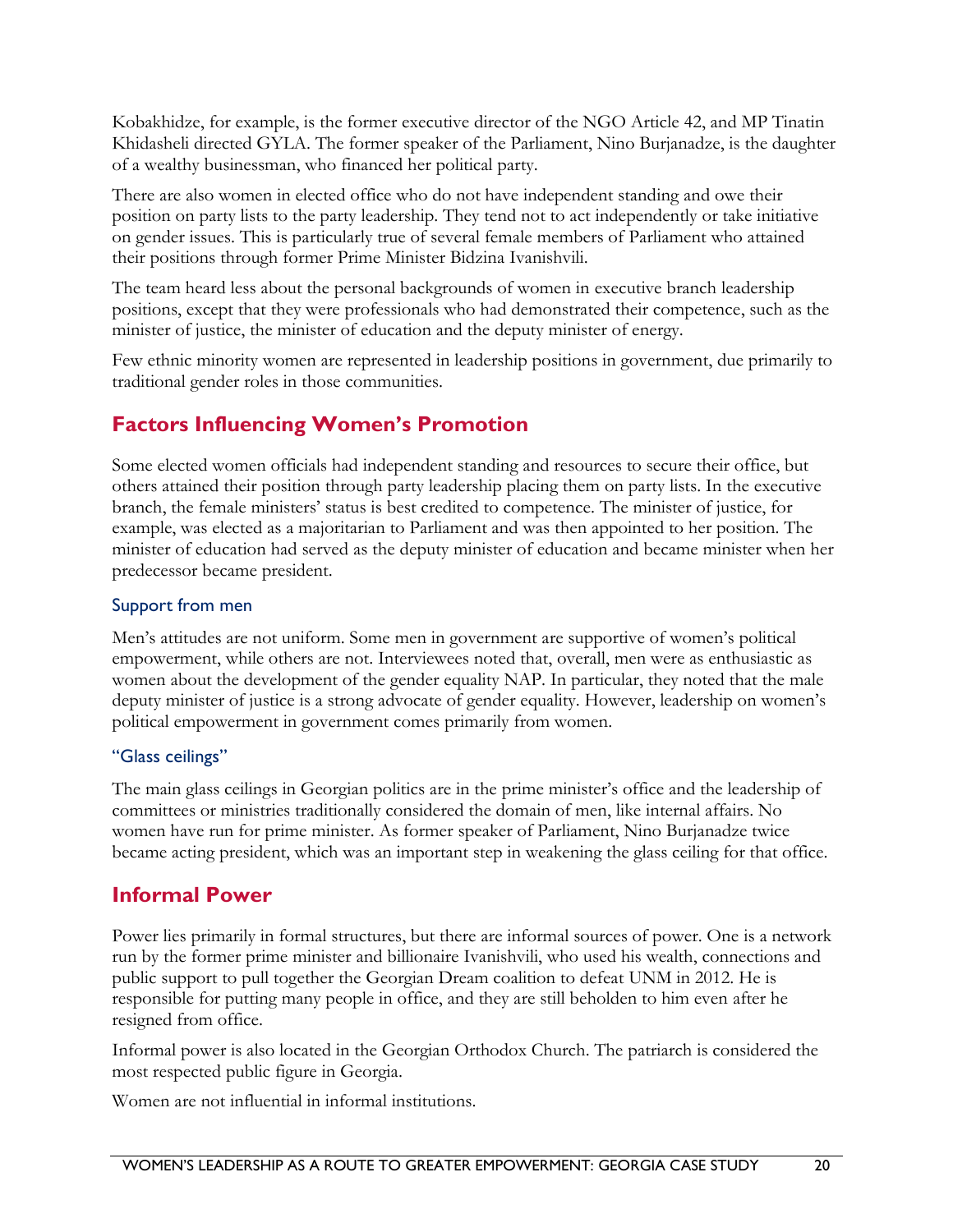The international community is also influential in Georgia, especially the U.S. government. Messages delivered by U.S. government officials always receive attention from the government of Georgia and every interview of the U.S. ambassador is widely broadcast and reviewed by the public and politicians.

### <span id="page-25-0"></span>**Impact of Women's Presence on Institutional Policies and Culture**

The presence of women in formal institutions has had some impact on the policies they have formulated. In Parliament, for example, MP Khidasheli introduced legislation to establish free kindergarten, which will help women with small children take part in political and economic life outside the home. Although it passed, women in the opposition did not vote for it because of partisan politics. The women's wing of the Free Democrats met with every candidate prior to the parliamentary election and demanded a commitment to gender issues. After the election, the party advanced progressive legislation on maternity leave and free delivery of babies. While the GEC has been instrumental in bringing about legislation on gender equality, that is due to both male and female MPs on the committee.

In the executive branch, several female leaders have championed gender equality, notably in the development of the gender equality NAP. The CEC chairperson and justice minister are clear examples, although men have also shown leadership on gender issues. The justice minister was also active in advocating changes to the labor code for women, which contributed last year to the increase in maternity leave to up to six months.<sup>36</sup> Due to the efforts of the female deputy defense minister, the Ministry of Defense has a strategic plan for gender mainstreaming, has appointed gender advisers in each department and will undertake a gender audit this fall funded by UN Women.

There is no evidence that a judge's gender affects court rulings. In mediation rulings, however, women judges tend to help the parties reach more consensual agreements, at least for civic cases.

Women's presence in government has had some impact on the culture of the institutions. In an interview with the research team, for example, Deputy Minister of Defense Tamar Karosanidze reflected that women in the ministry probably feel more empowered and supported because of her leadership role, and many come to her to share their concerns.

#### Symbolic impacts

 $\overline{a}$ 

It is hard to gauge the symbolic impact of women in leadership roles in government. What seems more important than their numbers is the strength and initiative of individual female officials. One of the most popular and best-known politicians is a female member of Parliament, Eka Beselia, who is the head of the Human Rights Committee and an advocate for political prisoners. As noted, more than half of interviewees in a UNDP survey expressed that politics is more appropriate for men and men are better political leaders than women, although more men feel this way than women. It is possible that this opinion would shift if more women like Beselia were involved in politics. Despite the low numbers of women in leadership positions, survey data show that women are as interested in politics as men are, but these data do not examine women's attitudes toward government.<sup>37</sup>

<sup>&</sup>lt;sup>36</sup> Unfortunately, this well-intentioned law has a negative side. Many businesses, especially those that are small and medium-sized, are reluctant to hire women of childbearing age, or they hire them on a temporary basis to avoid this provision of the law.

<sup>&</sup>lt;sup>37</sup> "Public Perceptions on Gender Equality in Politics and Business," UNDP Georgia, 2013.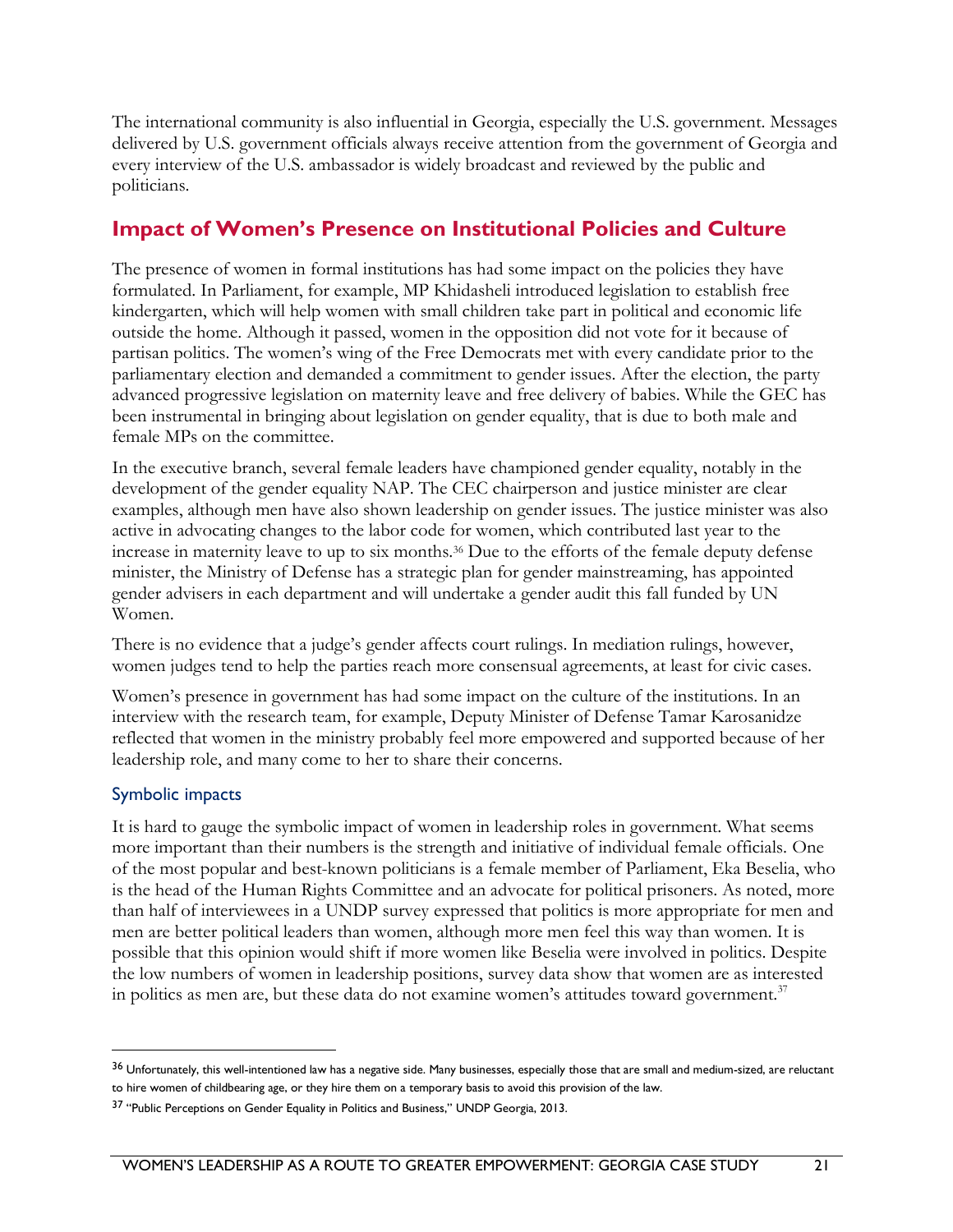# <span id="page-26-0"></span>**VI. RECOMMENDATIONS FOR USAID PROGRAMMING**

Most people with whom the team spoke with stressed that international support and pressure are critical to secure the gains made to date and keep this agenda moving forward. In its CDCS and current programming, the mission affirms the importance of its continued support for women's political empowerment. In this work, the mission should continue to coordinate its activities with the U.S. Embassy to maximize the impact of diplomatic initiatives on this issue. The attendance of the ambassador and deputy chief of mission at conferences and other events and the inclusion of pro-gender messages in their talking points with political leaders helps reinforce the impact of USAID programming. Through the donor gender thematic group, USAID is also well placed to continue coordinating its programming in women's political empowerment with SIDA, COE, NIMD, Oxfam and other donors.

The advancement of women's political empowerment in Georgia requires domestic advocacy as well, and USAID has an important supporting role. The NDI Task Force on Women's Political Participation and two civil society networks supported in the past — GEN and JNGE — are important parts of this domestic constituency and USAID should support their advocacy and engagement with government through activities such as roundtables, discussion forums and talk shows. Bringing male leaders into these activities could extend their reach. Broadening the coalition to include more established human rights NGOs, such as GYLA, Transparency International and the International Society for Fair Elections and Democracy as well as think tanks and media outlets, is a strategic direction that the task force should continue. Since many interviewees noted that NGOs working on women's empowerment tend not to collaborate, USAID could also provide support on the condition of collaboration, or provide coaching to help them work effectively on shared objectives.

Interviewees also noted that parties need qualified candidates, and training for women candidates, to increase the number of women in politics. As Burjanadze emphasized, if you bring a woman who is not qualified and silent into Parliament, you're damaging the image of women. The biggest need is for training programs in the regions, and minority regions in particular. USAID should concentrate training for female candidates and campaign staff in the regions well before the 2016 parliamentary election, and offer training to recently elected female officials.

Interviewees also identified the importance of working with political parties on their candidate selection and not just supporting women candidates who were selected. GEN's outreach to political parties prior to the 2014 local elections is a good example of this and a best practice that USAID programming should continue ahead of the parliamentary election. USAID should also incorporate gender issues into training provided to men and women in public office and party leadership, continue support for roundtables and conferences on gender issues, support the work of women's wings in political parties, and consider study tours for party leaders to better understand the value of promoting women candidates.

To address traditional attitudes toward women in politics among the general public, programming should use different messages for different ages and ethnic groups and highlight positive female role models. Coordinating media outreach with related programs in civic education and school curricula is an important corollary measure to have greater impact on gender stereotypes. Gender equality, human rights and responsibilities, discrimination and tolerance should be included as topics in civic education programs.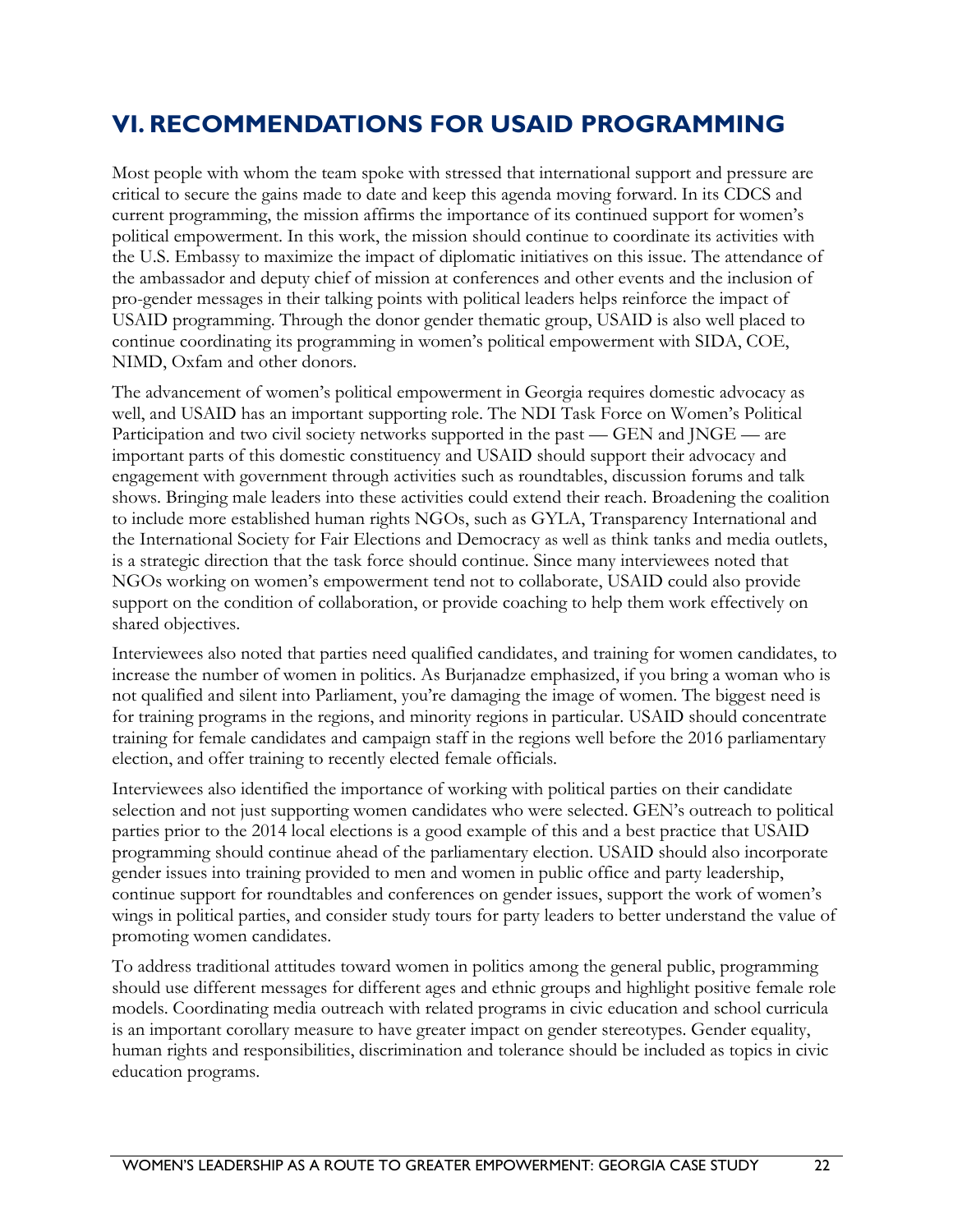Programming should also support civic education more broadly. A number of interviewees referenced a poor understanding of politics as an issue for participation generally, and not just women. Ideally, civic education could foster women as voters as well as their broader participation in politics.

As noted, the Task Force on Women's Political Participation in Georgia is pushing for mandatory quotas prior to the 2016 parliamentary elections, since voluntary incentives have not adequately increased women's political empowerment. If quotas gain sufficient support in Parliament to warrant legislative drafting, USAID should provide technical guidance to ensure that the legislation incorporates best international practices and prohibits abuses such as parties putting forward wives, sisters and daughters of male politicians.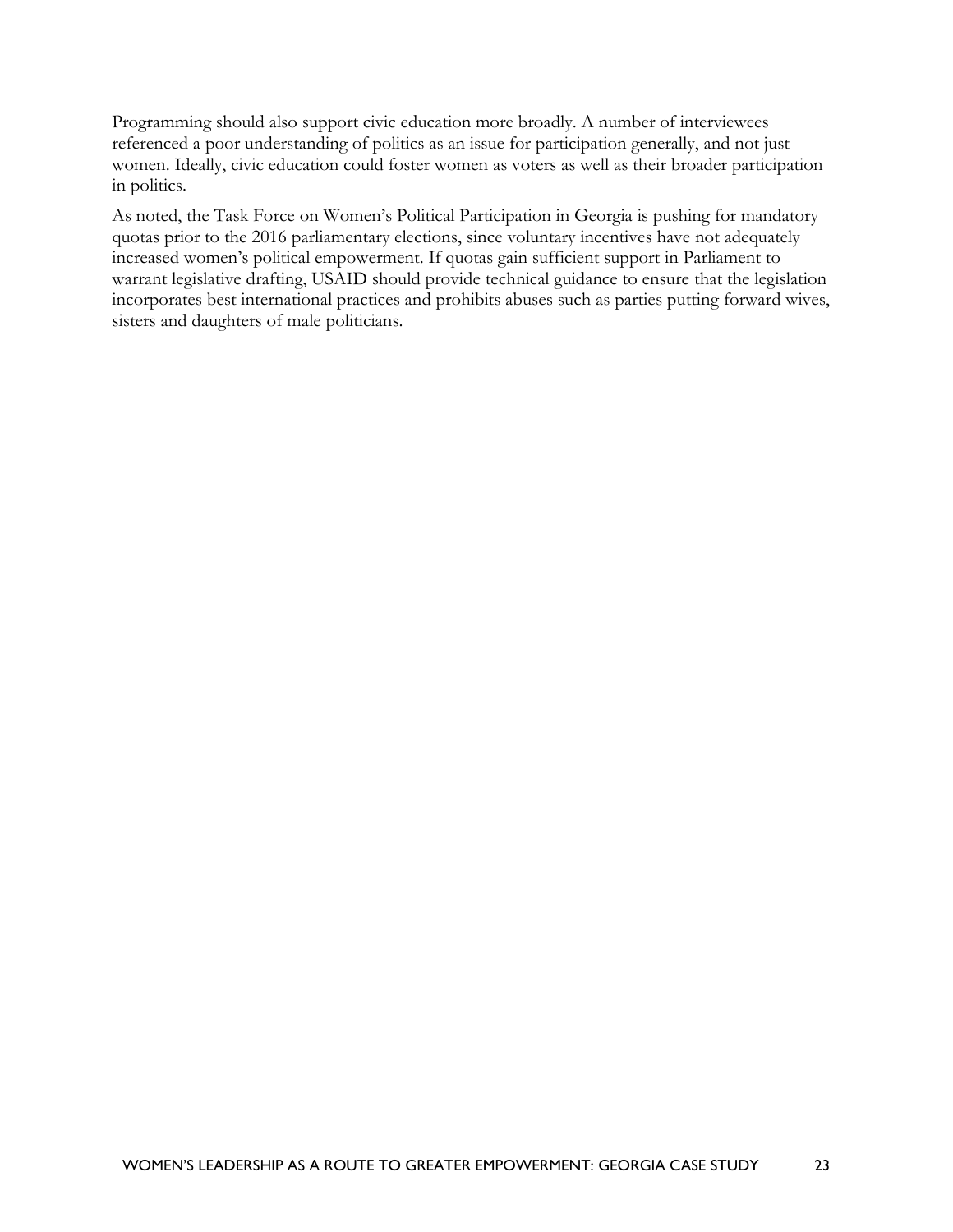# <span id="page-28-0"></span>**VII. INTERVIEWS**

## <span id="page-28-1"></span>**Tbilisi**

#### Individual Interviews

Berikashvili, Nana, International Center on Conflict and Negotiation Beselia, Eka, Chairperson, Committee of Human Rights and Civil Integration, Parliament of Georgia Burjanadze, Nino, Chariman, Democratic Movement – United Georgia Dolidze, Nino, Assistant Program Officer, IRI Futkaradze, Nineli, Head of Women's Wing, Free Democrats Janiashvili, Natalia, Human Rights Secretariat in PM's Office Jorgoliani, Gvantca, Head of Legal Department, National Forum Kaaman, Peeter, SIDA Kacitadze, Tamar, Journalists' Network for Gender Equality Kechaqmadze, Mikheil, Election Project Officer, Council of Europe Khidasehli, Tinatin, Member of Parliament, Republican Party Khorbaladze, Irakli, Republican Party and Member of Commission, Central Election Commission of Georgia Kobakhidze, Manana, Head of Parliamentary Gender Equality Council, Chairperson of Georgian Dream and Vice Speaker of Parliament Kuprava-Sharvashidze, Maia, Coordinator of the Gender Equality Network Letodiani, Natia, Head of Regional Services, Republican Party Makharashvili, Ketty, Component Manager, UNDP Mchedlidze, Ketevan, Chief of Staff, United National Movement Mchedlidze, Nana, Gender and Human Rights Consultant Nachyebia, Manana, New Rights Party Putkaradze, Nineli, Regional Coordinator, Chancellery of the Government of Georgia Rondeli, Alexander, President, Georgian Foundation for Strategic and International Studies Rusetskaia, Maya, Director, Women's Information Center Sabedashvili, Tamar, Gender Adviser for Georgia, UN Women Stepanian, Arnold, Chairman, Public Movement Multinational Georgia Sumbadze, Nana, Professor of Psychology, Tbilisi State University

Zambakhidze, Tamar, Judge, Tbilisi Appeals Court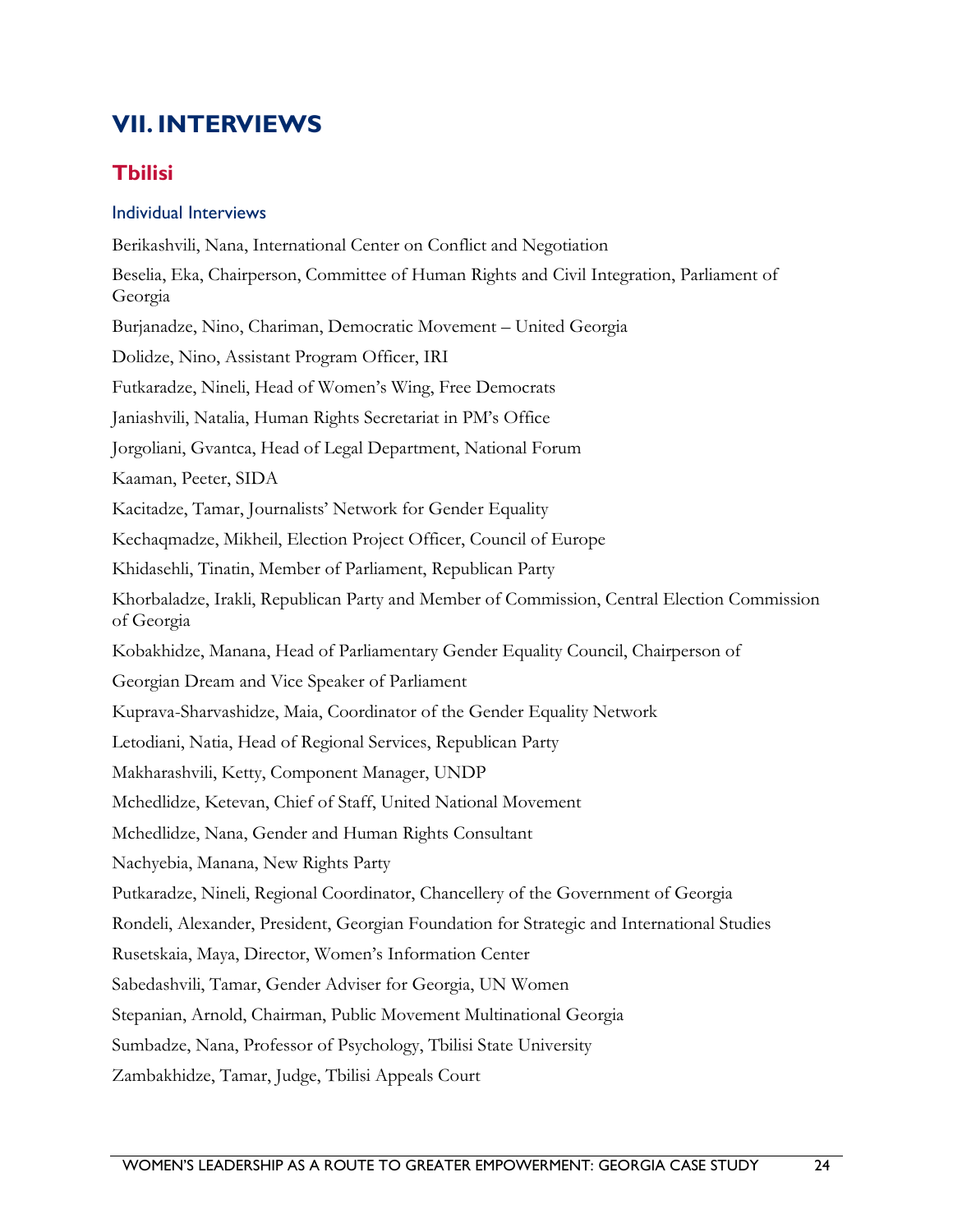#### Group Interviews

Haykin, Stephen, USAID Mission Director Morris, Thomas, USAID Deputy Mission Director Chitanava, Khatuna, U.S. Embassy Taylor, Victoria, Chief of Political and Economic Affairs, U.S. Embassy Khvichia, Khatuna, Project Management Specialist, USAID Panteleeva, Lina, Project Management Specialist, USAID Stonehill, David, Deputy Director, DG Office, USAID Tabatadze, Rusudan, Project Management Specialist, USAID Gorzelanska, Monika, Acting EG Office Director, USAID Kerashvili, Lela, Acting Program Office Chief, USAID Khechinashvili, George, Health Program Management Specialist, USAID Ormotsadze, Rezo, Senior Financial and Commercial Sector Adviser, USAID Navarro, Luis, Country Director, NDI Sartania, Tamara, Senior Parliamentary Program Officer, NDI Mkervalishvili, Vladimer, Gender and Outreach Project Manager, IFES Nisic, Nermin, Chief of Party, IFES Gabisonia, Tamar, Executive Director, Organization "Article 42 of the Constitution" Gioshvili, Maka, Chair of the Board, Organization "Article 42 of the Constitution" Azarashvili, Ekaterine, Spokesperson, Central Election Commission of Georgia Jikia, Natia, Adviser to the Chairperson, Central Election Commission of Georgia Gogorishvili, Khatuna, Member of the Parliament of Georgia and Head of Women's Wing, United National Movement Mchedlishvili, Natalia, Assistant International Secretary, United National Movement Bagratia, Tamar, Consultant, National Association of Local Authorities of Georgia Melua, David, Executive Director, National Association of Local Authorities of Georgia

### <span id="page-29-0"></span>**Marneuli**

#### Group Interview

Azizbekova, Zemfira, NGO "Tolerance"

Endeladze, Olga, Project Manager, Society of Democratic Women of Marneuli

Gabaidze, Nana, Member of Marneuli Women Club

Khudieva, Shakhnabat, Member of Marneuli Women Club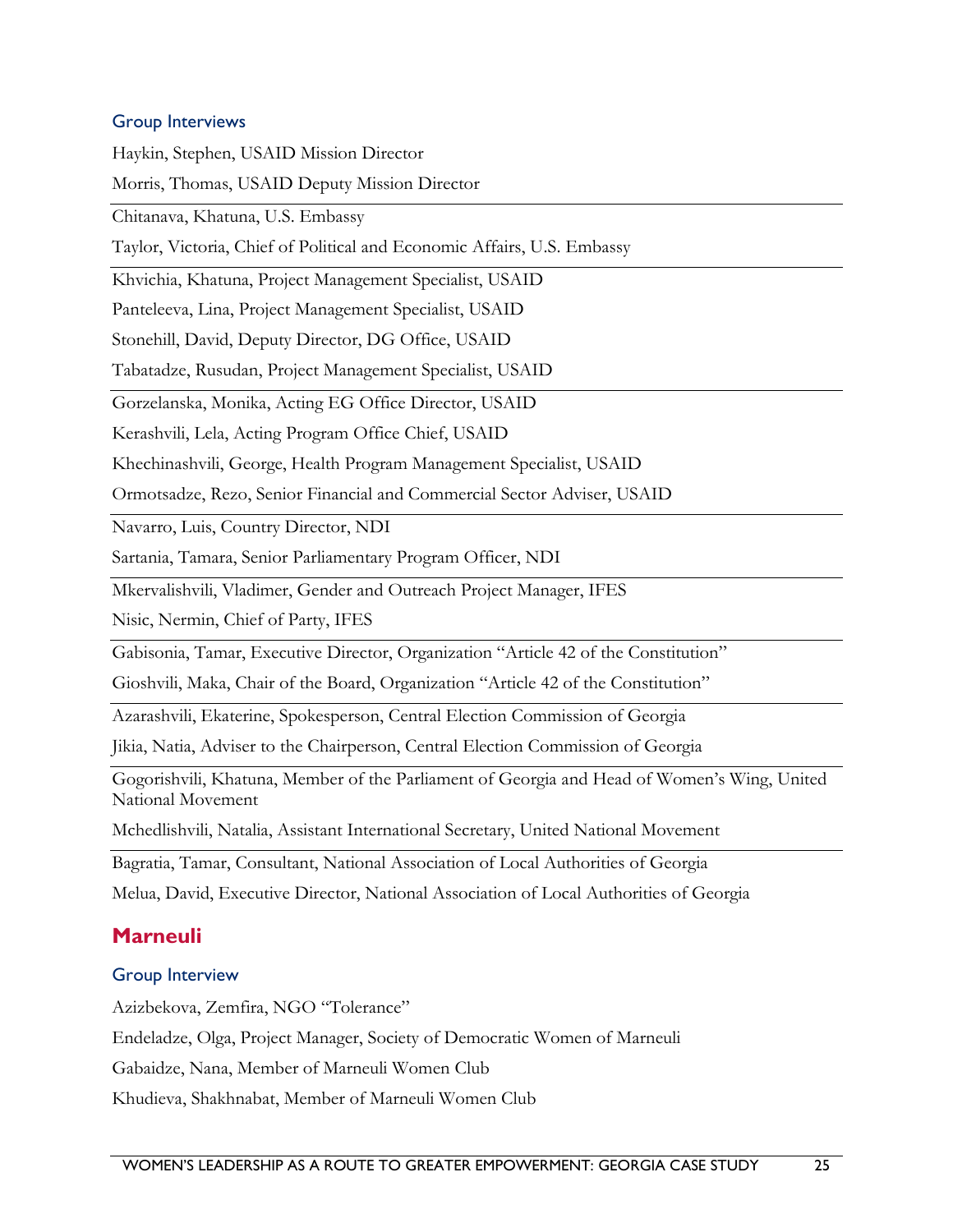Samkharadze, Mariam, Coordinator, Marneuli Center for Civic Engagement Talibova, Sabina, Democratic Union "Mtredi," also Coordinator of Taso Foundation

## <span id="page-30-0"></span>**Washington, D.C.**

#### Group Interviews

Boyer, Anthony, Senior Program Manager, IFES

Nelson, Mellisa, Program Officer, IFES

Fliegal, Jessica, Assistant Program Officer for the Women's Democratic Network, IRI

Govatski, Sondra, CEPPS Director, IRI

Lindler, Preston, Program Officer for Georgia, IRI

Ruedy, Liz, M&E Director, IRI

Kemp, Susan, Senior Program Officer for Women's Political Participation, NDI

Perry, Elisa, Senior Program Officer for Georgia, NDI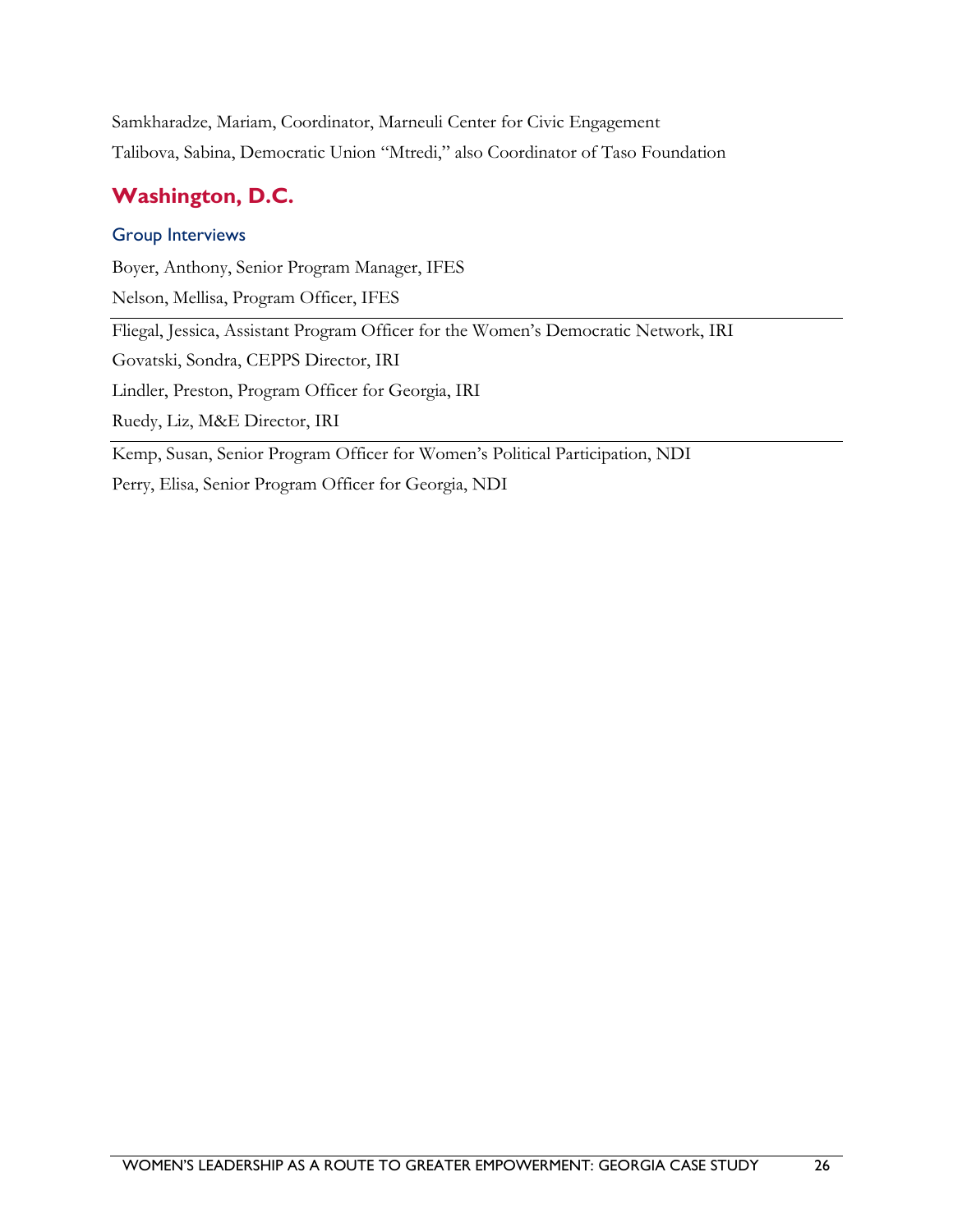## <span id="page-31-0"></span>**VIII. REFERENCES**

"Alternative Report to the United Nations Committee on the Elimination of Discrimination against Women (CEDAW) concerning Women's Rights and Gender Issues in Georgia," June 2014.

Bagratia, Tamar and Medea Badashvili, "Developing Intra-party Democracy from a Gender Perspective," in *Intra-party Democracy and Local Governance,* Netherlands Institute for Multiparty Democracy, 2012.

CRRC, "Attitudes to the Judiciary in Georgia: Assessment of General Public, Legal Professionals and Business Leaders," May 2014. Will be posted on JILEP website in mid-September.

Duban, Elisabeth. *Gender Assessment USAID/Georgia*, DevTech Systems, Inc., 2010.

Duncan, Brittany and Melanie Hughes, "Report on Diamond Model Data," USAID, 2014.

"Gender Analysis under Local Actors Join for Inclusive Economic Development and Governance in the South Caucasus Project," Care and GeoWel, July 2013.

"Gender Equality Strategy of the Ministry of Defence," n.d.

"Georgia: Beijing +20 National Review of the Implementation of the Beijing Declaration and Platform for Action," May 2014.

*Global Gender Gap Report 2013*, World Economic Forum available at: http://reports.weforum.org/global-gender-gap-report-2013/#=

Government of Georgia, "2014-2016 National Action Plan for Implementation of Gender Equality Policy in Georgia," 2014.

Government of Georgia Human Rights Strategy available at: [http://yourhumanrights.ge/about](http://yourhumanrights.ge/about-us/national-human-rights-strategy-of-georgia/)[us/national-human-rights-strategy-of-georgia/](http://yourhumanrights.ge/about-us/national-human-rights-strategy-of-georgia/)

GYLA, "Monitoring Criminal Trials in Tbilisi and Kutaisi City and Appellate Courts: Report 3."

GYLA, "Monitoring Criminal Trials in Tbilisi and Kutaisi City and Appellate Courts: Report 5."

Hammarberg, Thomas, "Georgia in Transition: Report on the Human Rights Dimension," EU Special Adviser on Constitutional and Legal Reform and Human Rights in Georgia, September 2013.

IRI public opinion poll conducted March-April 2012, cited in Amendment of the Political Party Strengthening in Georgia, Parliamentary Elections Gender component, IRI, 2012.

Mebuke, Manana and Maya Kuprava-Sharvashidze, "Gender Equality in Political Processes: Strategic Documents," International Foundation for Electoral Systems, 2012.

Parliament of Georgia, The State Concept on Gender Equality, 2006, 2 available at http://www.parliament.ge/files/gender/Conc.pdf.

"Public Perceptions on Gender Equality in Politics and Business," UNDP Georgia, 2013.

"Study on the Needs and Priorities of Ethnic Minority Women in the Kvemo Kartli Region," UN Women, 2014.

Sumbadze, Nana, "Attitudes towards the Violence against Women in Tbilisi, Kakheti and Samegrelo-ZemoSvaneti," Institute for Policy Studies, December 2013.